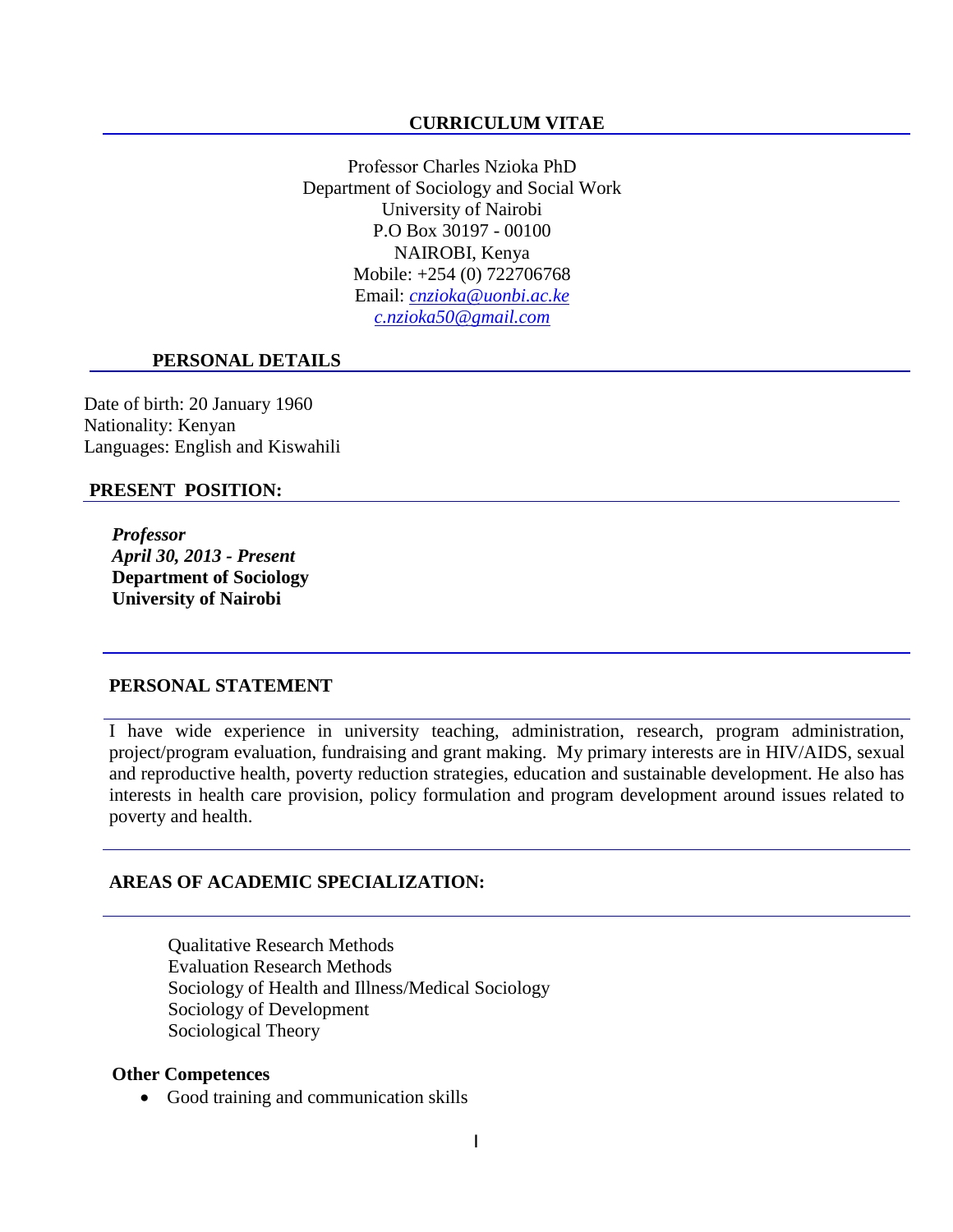- Advocacy and publicity creation skills
- Resource mobilization, fundraising and grant making skills
- Strong research, analytical and writing skills
- Excellent skills in proposal development and report writing
- Excellent team participant and a motivated independent worker

### **Computer skills**

Good working knowledge of Microsoft Office (Word, Excel, PowerPoint, and Access) and qualitative data analysis packages such as QR NU-DIST and ETHNOGRAH

#### **UNIVERSITY EDUCATION**

Oct, 1990 – June, 1994: **PhD (Sociology),** Goldsmiths College, University of London, **UK** 

Oct, 1984 – Sept, 1987: **M.A. (Sociology),** University of Nairobi**, Kenya**

Oct. 1980 – June, 1984: **B.A. (Social Work) (Honors),** University of Nairobi, **Kenya**

#### **OTHER PROFESSIONAL DEVELOPMENTS**

| Jan – March, 1999      | Visiting Fellow, Institute of Health Sciences, University of Oxford,<br>United Kingdom.                                                                                                         |
|------------------------|-------------------------------------------------------------------------------------------------------------------------------------------------------------------------------------------------|
| Sept 27 - Oct. 9, 1999 | Course on 'Community Based Care for People Living With<br>HIV/AIDS' at the Family AIDS Caring Trust Centre in Mutare,<br>Zimbabwe. Certificate issued by: Family AIDS Caring Trust,<br>Zimbabwe |
| July 5 - 16, 1999      | Course on 'Planning for HIV/AIDS in Sub-Saharan Africa' at the<br>University of Natal, Durban, Republic of South Africa. Certificate<br>issued by: University of Natal                          |

### **WORK EXPERIENCE**

*May 28, 2002 – May 2013 (with a break 05/2004 – 07/2007)* **Associate Professor Department of Sociology University of Nairobi** 

### **Duties and Responsibilities**

- Providing academic leadership through research and demonstrated scholarship
- Providing leadership in curriculum development
- Advising and mentoring of students
- Mentoring of undergraduate and graduate in supervised research courses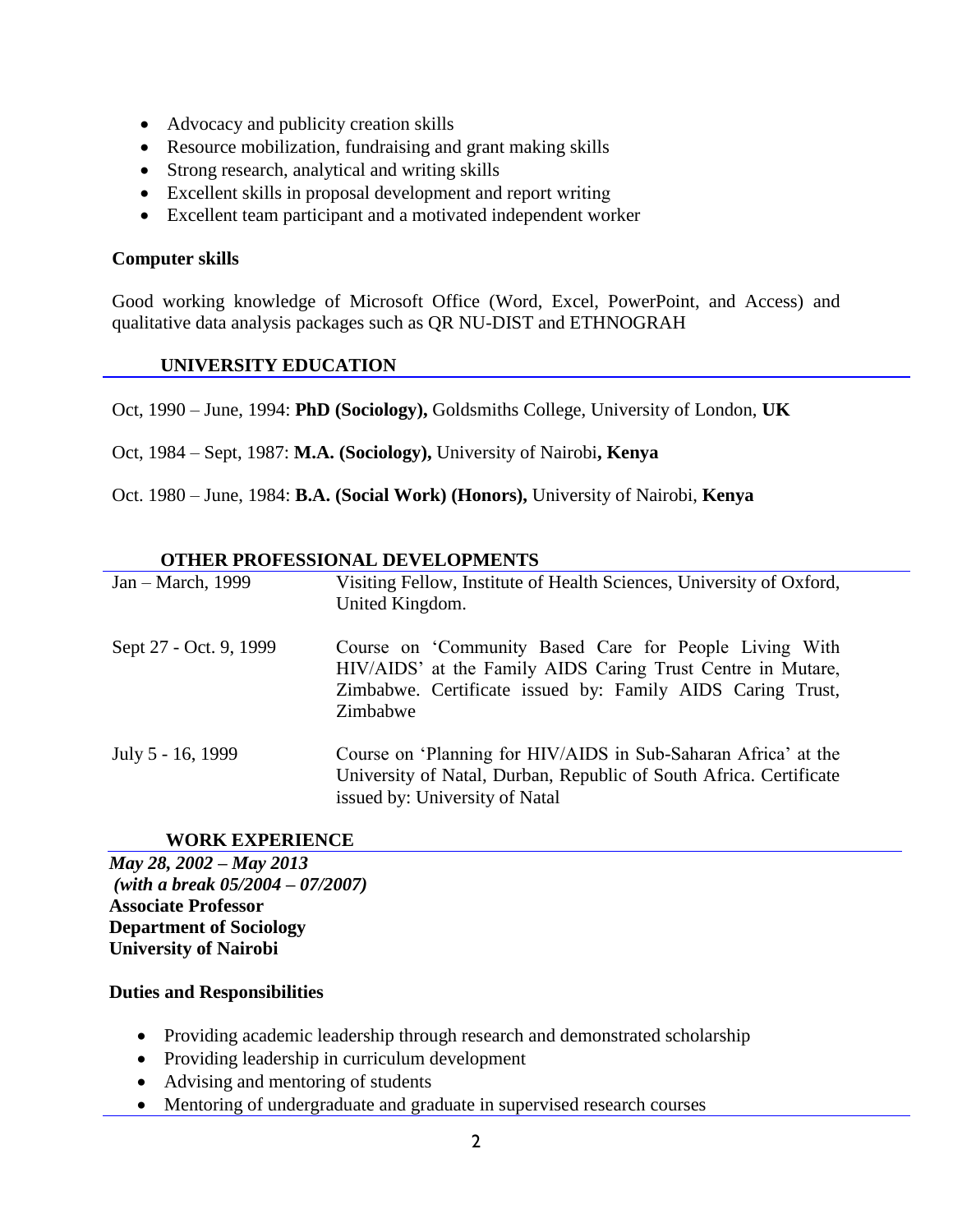- Advancing the image of the University nationally and internationally through excellent research and good teaching, and participation in major conferences.
- Promoting sustained scholarship in the form of publications in refereed journals; presentation of papers at national and international professional meetings
- Developing research proposals to raise funds for research activities
- Contributing to university governance and professional organizations within the university and other scholarly institutions
- Sharing fully and intimately in the intellectual and scholarly life of the university

*Oct /2007 – Jan/2013 (2 terms of 3 years each)*

## **Chairman, Board of Trustees**

# **Water Services Trust Fund, Ministry of Water and Irrigation, Republic of Kenya Tasks and Responsibilities:**

## *Leadership, governance, and oversight*

- Recruited and advised CEO's as they implemented the WSTF' Strategic plan
- Planned, presided over, and facilitated Board and Committee meetings
- Partnered with the CEO to ensure implementation of Board resolutions
- Developed and managed relationships and communication with: funders, partners, and other stakeholders in the water sector;
- As a Board member, approved WSTF's annual budget, audit reports, and material business decisions including ensuring WSTF met legal and fiduciary responsibilities
- Conducted annual performance evaluations of the CEO
- Chaired recruitment committees for all senior management positions WSTF
- Engaged with Minister, Principal Secretary and senior government functionaries to ensure increased government of Kenya allocation to the WSTF
- Periodically consulted with Board members on their roles and helped them assess their performance
- Acted as an ambassador for the WSTF
- Provided guidance to the WSTF the attainment of ISO Certification

# *Fundraising*

- In collaboration with the CEO, engaged with donors to mobilize financial resources to ensure WSTF's overall financial health
- Motivated and facilitated Board to make optimal contribution to the activities of WSTF
- Identified and cultivated meaningful engagements with major government, bilateral, multilateral donor organizations, foundations, and corporate organizations to ensure sustained funding to WSTF

# *Achievements:*

 Oversaw the development and implementation WSTF's first and second Strategic Plans (2005/2007) and 2008/2013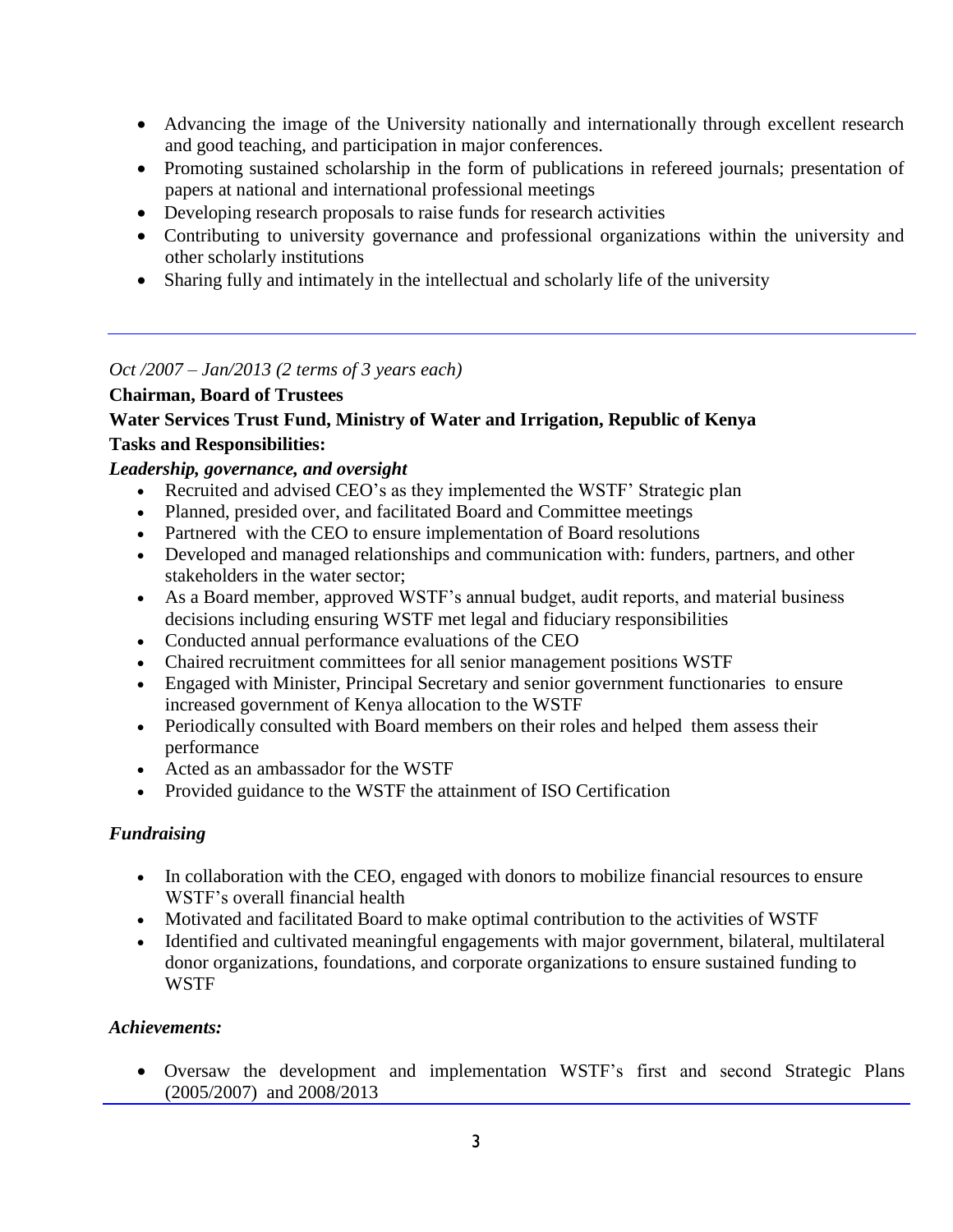- Re-structured the WSTF leading to greater efficiency and effectiveness
- Negotiated for tripling of Government of Kenya annual allocation to the WSTF
- Over saw the increase of number of donors to WSTF from 4 in 2007 to 12 in 2013
- Mobilized donor funding from Kshs. 600 million in 2007 to Kshs. 3 Billion in 2013
- Over saw increase of WSTF staff from 22 in 2007 to 100 in 2013 (45 fulltime and 55 part-time (consultants)
- Part of a high level government of Kenya Delegation on resource mobilization mission to France and Germany (March 26 – April, 2011)
- Part of a high level government of Kenya Delegation on resource mobilization mission to the People's Republic of China (Oct. 30 – November 5, 2012)

# *June /2004 – July/2007*

# **Program Specialist (HIV & AIDS and Education) International Institute for Educational Planning/UNESCO, Paris Tasks and Responsibilities:**

# *Leadership*

- Served as primary expert and advisor in the field of HIV/AIDS & Education in IIEP.
- Developing work plans, preparing fundraising proposals and managing budgets for IIEP's Unit on HIV and AIDS and Education – close to USD 900 Million
- Ensured the prudent deployment, utilization and management of IIEP's HIV/AIDS and Education Unit's human and financial resources.
- Managed and motivated staff in the Unit through effective leadership, mentoring, communication, development, facilitation and evaluation.
- Provided effective professional leadership within the HIV/AIDS and Education Unit as well as with external constituencies, including consultants, Ministries of Education in UNESCO member States and other stakeholders.
- Provide professional leadership and representation in speaking engagements, HIV and AIDS conferences and participating in other key internal and external meetings.

# *Policy Development*

- Promoted the development of policies and programs supporting the inclusion and mainstreaming of HIV and AIDS into national education sector policies and strategies.
- Interacted substantively with other UN agencies and development partners in ensuring mutual synergies in policy development through exchanges of ideas, learning from mutual experiences, collective research and joint initiatives
- Provided substantive inputs in in-house, international and regional conferences and other forums on issues of HIV/AIDS and Education

# *Research*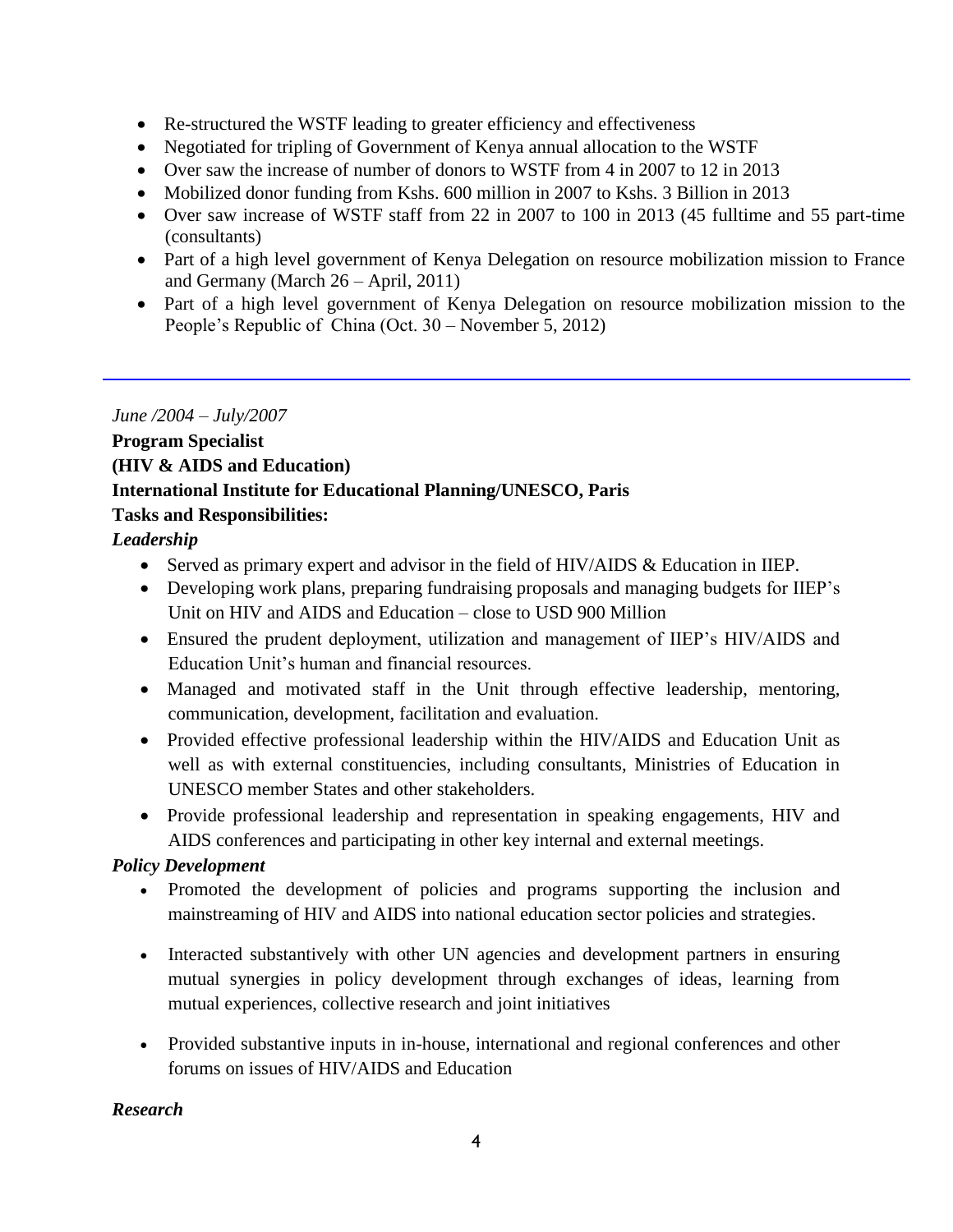- Developed IIEP in-house and collaborative research proposals and participated in the implementation of these studies.
- Identified consultants, prepared terms of reference (TORs), negotiated terms of engagement, supervised contract implementation and audited outputs.
- Distil good practices and best practices on HIV and AIDS interventions in the Education Sector and making them available for use or adoption by UNESCO Member States.
- Played a leading role in training and capacity development and the production of appropriate training materials to strengthen the capacity of UNESCO regional offices and country focal points to undertake program support and also provided technical advisory services to national partners in the areas of HIV/AIDS & Education.
- Provided leadership in the production of high quality discussion papers, policy briefs, newsletter articles, working papers, research papers and book publications on emerging and current issues relating to HIV/AIDS and Education.

## *Program Support*

- Provided intellectual leadership and creative thinking in the design and development of HIV/AIDS and Education programs and initiatives that have high impact in UNESCO Member States.
- Provided policy advice at the country level by ensuring the highest quality policy analysis and substantive support through participatory and broad-based multi-stakeholder consultations.
- Coordinated the design, development and implementation of training and capacity development programs on the building effective responses to HIV/AIDS in education systems in Ministries of Education, National AIDS Councils, associations of teachers living with HIV and civil society organizations in UNESCO Member States.
- Assisted Ministries of Education in UNESCO member states to develop policy strategies for scaling up effective HIV and AIDS programs.

## *Advocacy and Partnership Building*

- Fostered strategic partnerships with partner organizations such as ADEA, the World Bank and other UN organizations for advocacy purposes
- Developed partnerships at the highest level with NGOs and civil society institutions working in area of HIV/AIDS and Education to mainstream and build effective institutional responses to HIV and AIDS.
- Provided professional leadership and representation in speaking engagement in in-house, regional and international HIV and AIDS workshops, seminars and conferences.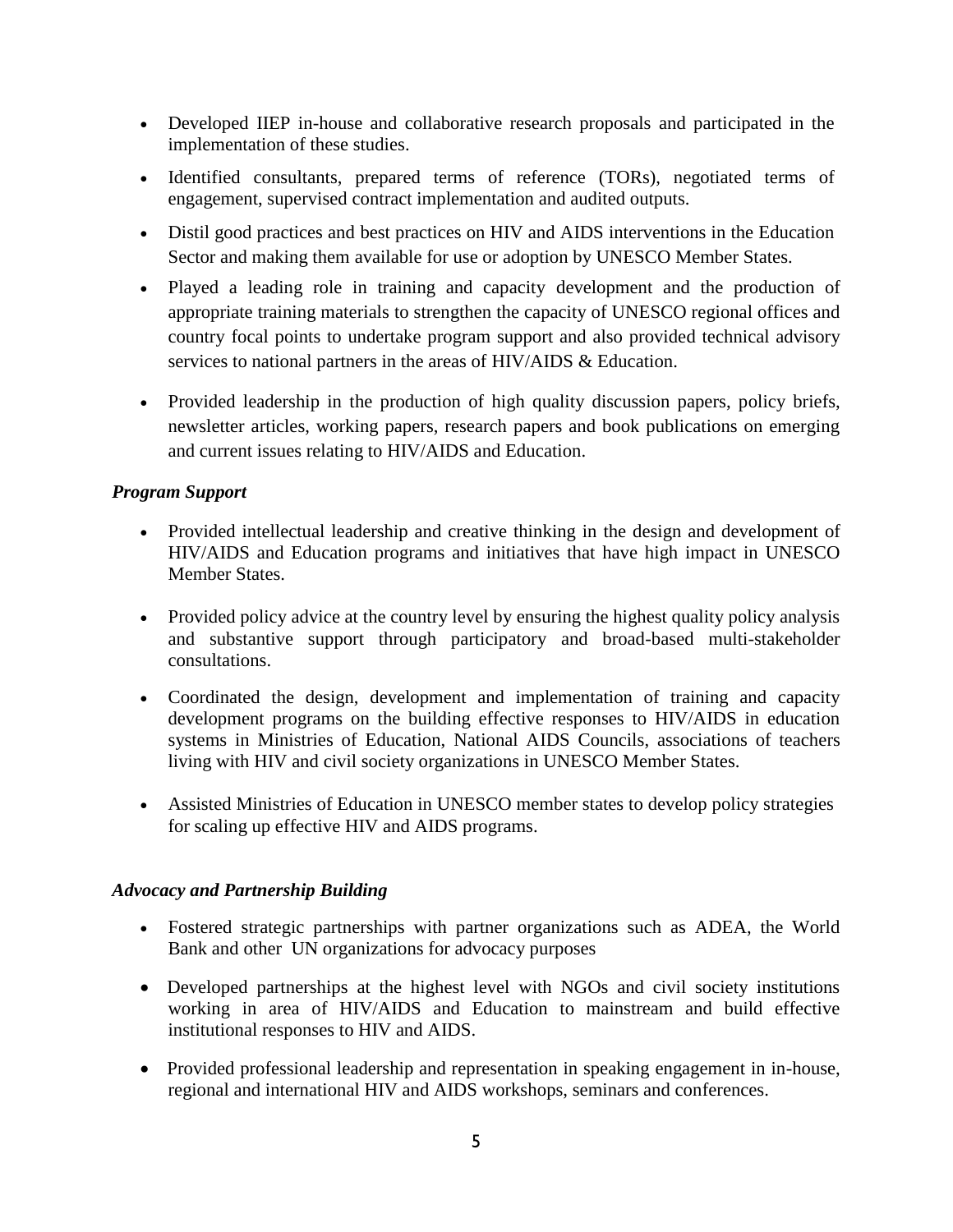• Build partnerships and sustaining dialogue with bilateral donors, UN Agencies, and other development partners working on HIV and AIDS and Education

## **Some notable achievements:**

- Launched and supervised the implementation of Action research project on analyzing the response to HIV/AIDS in Teacher training institutions in Ethiopia
- Wrote synthesis report on "Needs Assessment for Educational planning and management in the context of HIV and AIDS in Sub-Saharan Africa: A case of Ethiopia, Ghana, Kenya, Uganda, Tanzania, Malawi and Rwanda "
- In liaison with other authors, participated in the development of self-instructional materials on "Educational planning and management in a world with AIDS" (http://www.unesco.org/iiep/eng/focus/hiv/hiv\_4.htm)
- Developed a teaching module on "HIV and AIDS in tertiary and Higher Education institutions"
- Implemented research and wrote report on "Analyzing the response to HIV/AIDS in Teacher Training Institutions in Kenya"
- Edited country reports on HIV and AIDS training needs for Educational planners and managers in Ethiopia, Ghana, Kenya and Rwanda
- Wrote and published articles in *IIEP'S Newsletter*
- Recruited national consultants, negotiated fee contracts, prepared terms of reference and contracts.
- Organized regional dissemination workshop to discuss the training needs assessment report for Educational planner and managers in Ethiopia, Ghana, Kenya, Uganda, Tanzania, Malawi and Rwanda
- Assisted IIEP's Clearinghouse in identifying appropriate materials on HIV/AIDS and Education
- Taught course two topics: "Planning for HIV and AIDS in the Education Sector" and "Increasing participation of the poor : suppressing fees in primary education" in the EPC204 : "Educational Planning
- Strategies and Policy Options" in the regular annual Advanced Training Program for senior education planners and managers at IIEP and supervised 2 MA thesis
- Participated in the joint Consultative Meetings organized by the HIV and AIDS Coordination Unit in UNESCO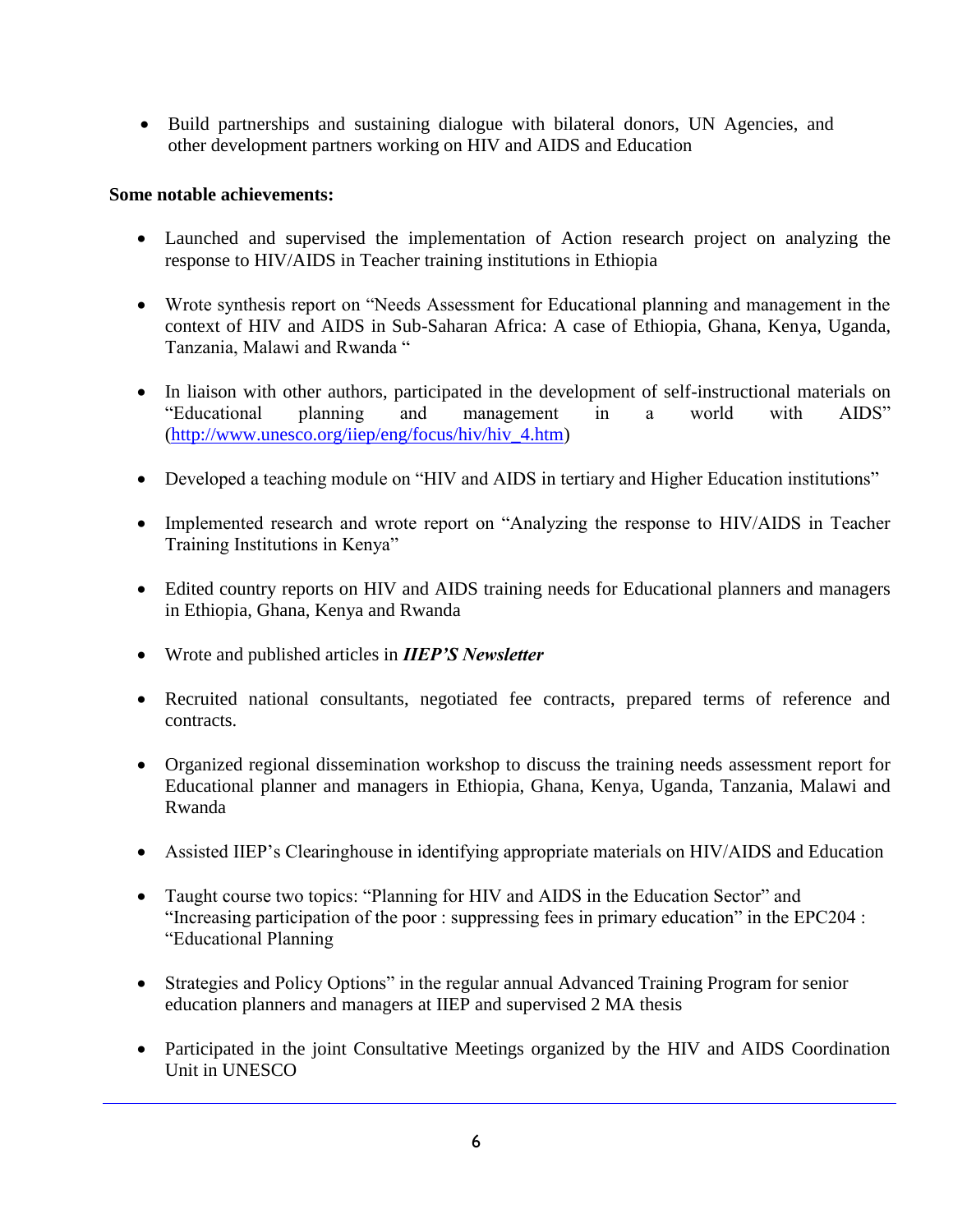- Participated in the "60 Minutes to Convince the World Session" at UNESCO with IIEP's Director Mr. Mark Bray and Deputy Director Ms. Francoise Caillods
- Assisted in the production of a 25 min 23 sec. DVD film **"***The Teaching Profession United against HIV and AIDS*"
- Organized two Regional Workshops on "Analyzing the Responses of Teacher Training Institutions in Kenya, Uganda, Ethiopia and Zambia" and "Training of Trainers" from Anglophone Africa in Nairobi July 11 – 20, 2007

## *Jan/2004 – May/2004* **Chairman**

**Department of Sociology University of Nairobi** 

## **Duties and Responsibilities**

- Provided academic leadership
- Promoted an effectively collegial atmosphere within the department for optimal research, scholarship and learning
- Ensured smooth processing of university examination and ensuring a fair allocation of workload among faculty members
- Coordinated teaching and administrative matters in the Department
- Acted as a liaison point between the Department and the wide University community
- Promoted the interests of the Department
- Supported development of staff in the Department
- Had overall management responsibility for the Department

## *Oct. 2001 – May, 2004*

**Director (Academic Programs) University of Nairobi/Kalamazoo College, Michigan (USA) Exchange program** 

## **Duties and Responsibilities**

- Designed the academic program for American/Kenya exchange students program
- Planned and supervised the teaching program, field visits and field attachments
- Ensured the setting of students' examination, administration of exams, grading and submission of their grades to the Kalamazoo college
- Promoted a range of intercultural exchange activities
- Advised and mentored students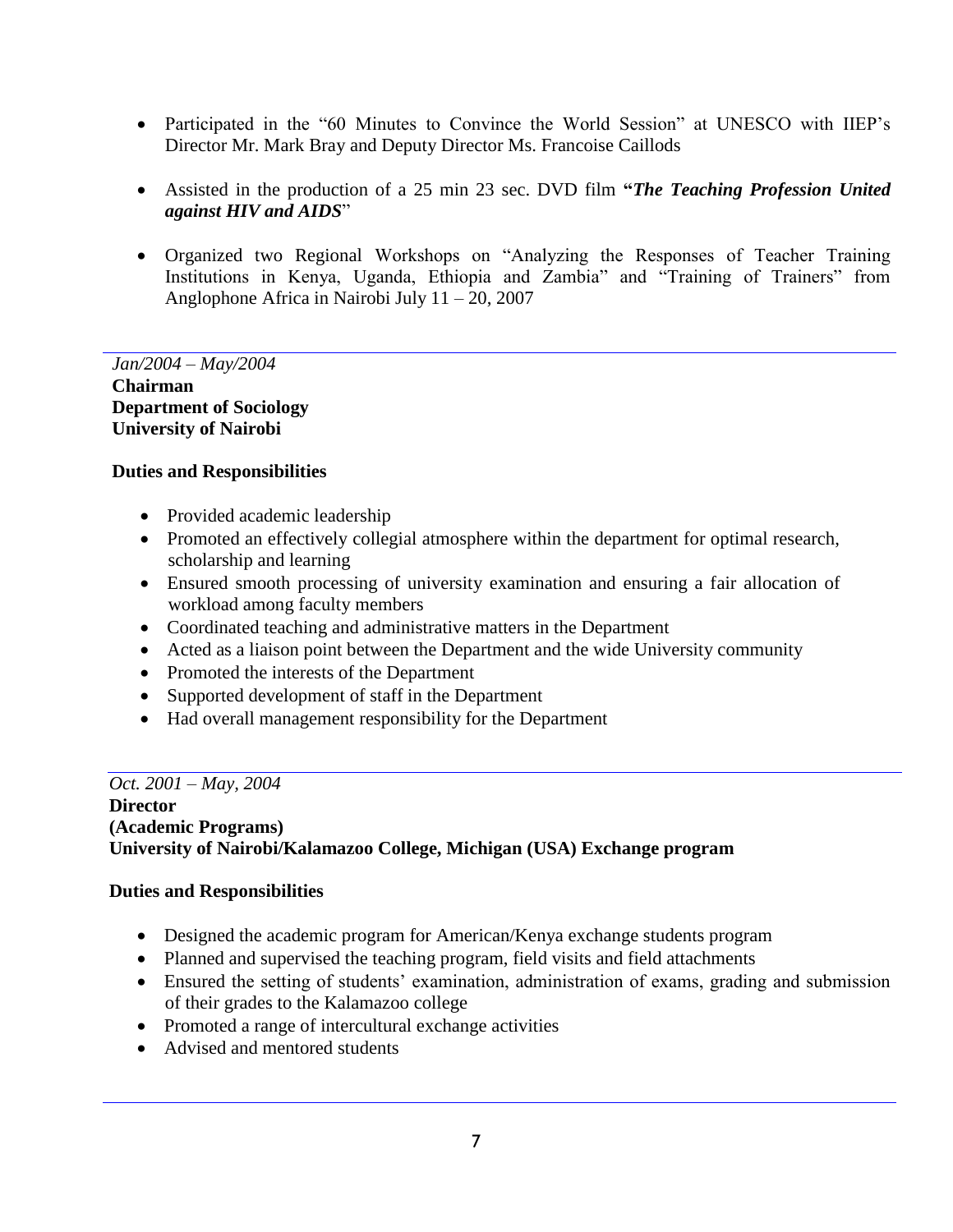## *March 25, 1997 – April, 2002* **Senior Lecturer University of Nairobi**

### **Duties and Responsibilities**

- Taught undergraduate and postgraduate courses
- Graded examinations, papers and projects in formal courses
- Assisted in the design of courses and in curricula development
- Supervised student in field and clinical attachments
- Supervised undergraduate dissertations and graduate students' theses
- Promoted research and publications
- Assisted graduate students in choosing their career paths
- Mentored young staff and helping them in their career developments

### *June 30, 1992 – Feb, 1997* **Lecturer University of Nairobi**

### **Duties and Responsibilities**

- Performed teaching duties
- Supervised graduate and undergraduate students
- Undertook administrative tasks such as Chairing Departmental committees
- Promoted research and publications
- Contributed to curricula and pedagogical developments

*Nov 9, 1987 – Feb, June, 1992* **Tutorial Fellow/Assistant Lecturer University of Nairobi** 

### **Duties and Responsibilities**

- Assisted in teaching undergraduate courses
- Assisted professors in grading coursework and term papers
- Conducted tutorials
- Completed doctoral program
- Attended workshops and seminars

### **THESIS SUPERVISION**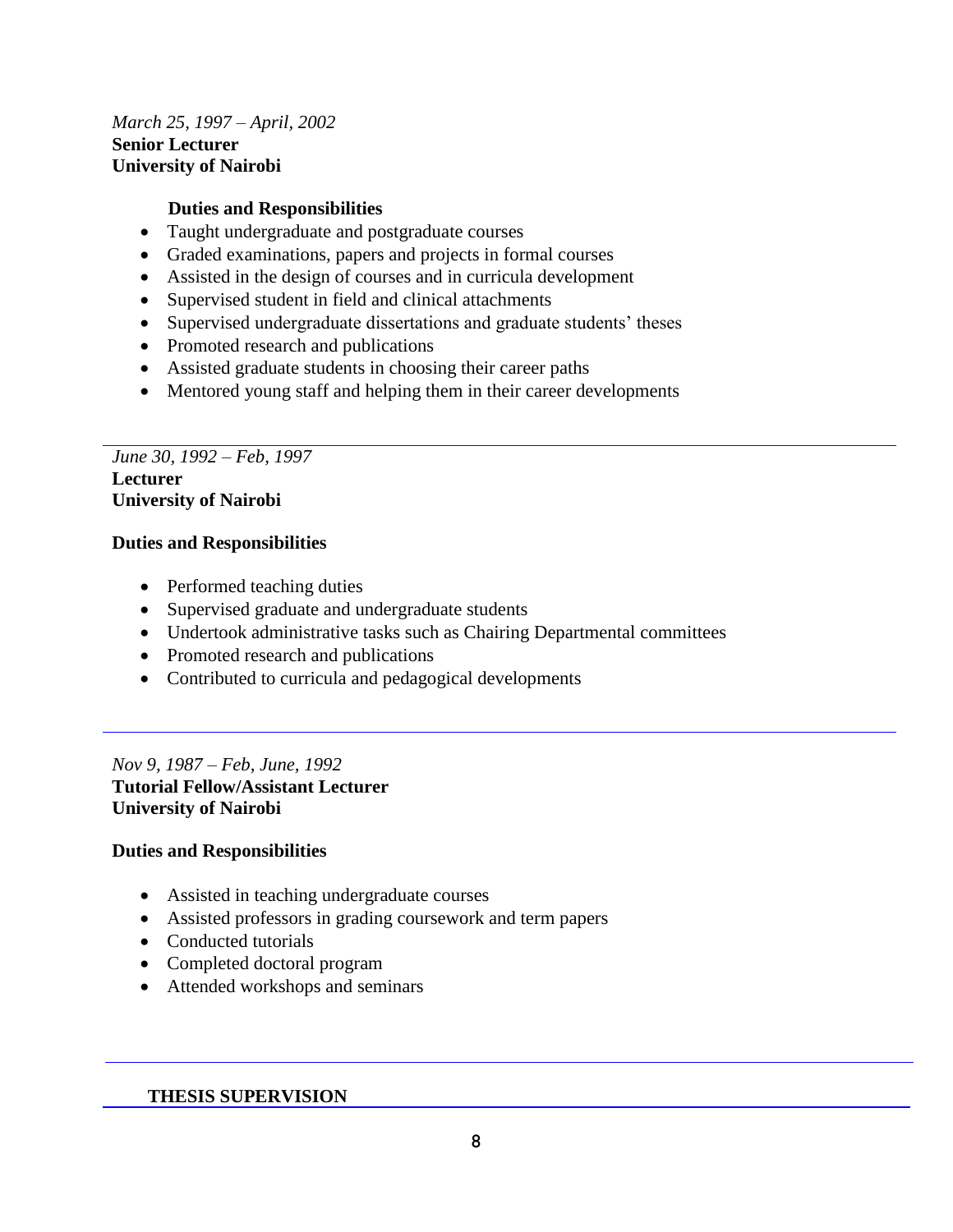- Supervised 24 MA students and 5 PhD candidates at the University of Nairobi
- Served as External Examiner, Maseno University; Masinde Muliro University, Kenya; Kenyatta University, Kenya, University of Johannesburg, South Africa and University of Mauritius, Mauritius

#### **SELECTED PUBLICATIONS**

#### **Articles and Reports**

- **Nzioka C.** 2014. An Environmental Scan Report: DSW Keny'a Future Advocacy Strategy. Nairobi: DSW Kenya
- **Nzioka C.** 2014. The Use and Impact of M-shwari as a Financial Inclusion Banking Product in Urban and Rural areas of Kenya. Nairobi: INFMIS
- **Nzioka C.** 2013. IRAPP/IGAD Hotspot Behavioral Surveillance Survey: Base line Survey for selected Hotspots in Kenya. Kampala: IGAD
- Coast, Ernestina and Hennink, Monique and Hutter, Inge and **Nzioka, Charles** and Puri, Mahesh 2011 *Qualitative research in demography: a review of the last decade.* In: Sixth African Population Conference, 5-9 December 2011, Ouagadougou, Burkina Faso.
- **Nzioka C.** 2011 and Korongo, A. A Situational Analysis of HIV and AIDS among Elderly People and their role in Care Giving. Nairobi: HelpAge International
- **Nzioka C.** 2011. Nurturing Enabling Environments for Culturally Appropriate HIV and AIDS Policies through Informed Public Dialogue and Strengthened National Research Capacity: The Case of Botswana and Zambia. Paris: UNESCO
- **Nzioka C.** and Korongo, A.2010. Role of parents in the control of alcohol and drug abuse among children in Nairobi, Kenya. Nairobi: NACADA
- **Nzioka C.** 2011. HIV Behavioral Surveillance Survey in Refugee Camps and Surrounding Host Communities in Kakuma, Kenya 2010. Nairobi: GLIA/UNHCR
- **Nzioka C.** 2010. HIV Behavioral Surveillance Survey in Kajo Keji County, Central Equatoria State, Southern Sudan. Juba: IGAD/UNHCR
- **Nzioka C.** 2010. Baseline Survey on Knowledge, Attitudes and Practices relating to HIV and AIDS in 27 Districts in Eastern and Rift Valley Provinces of Kenya. Nairobi: African Medical Research Foundation

**Nzioka C.** 2009. A Review of Kenya National Policy documents on the Inclusion and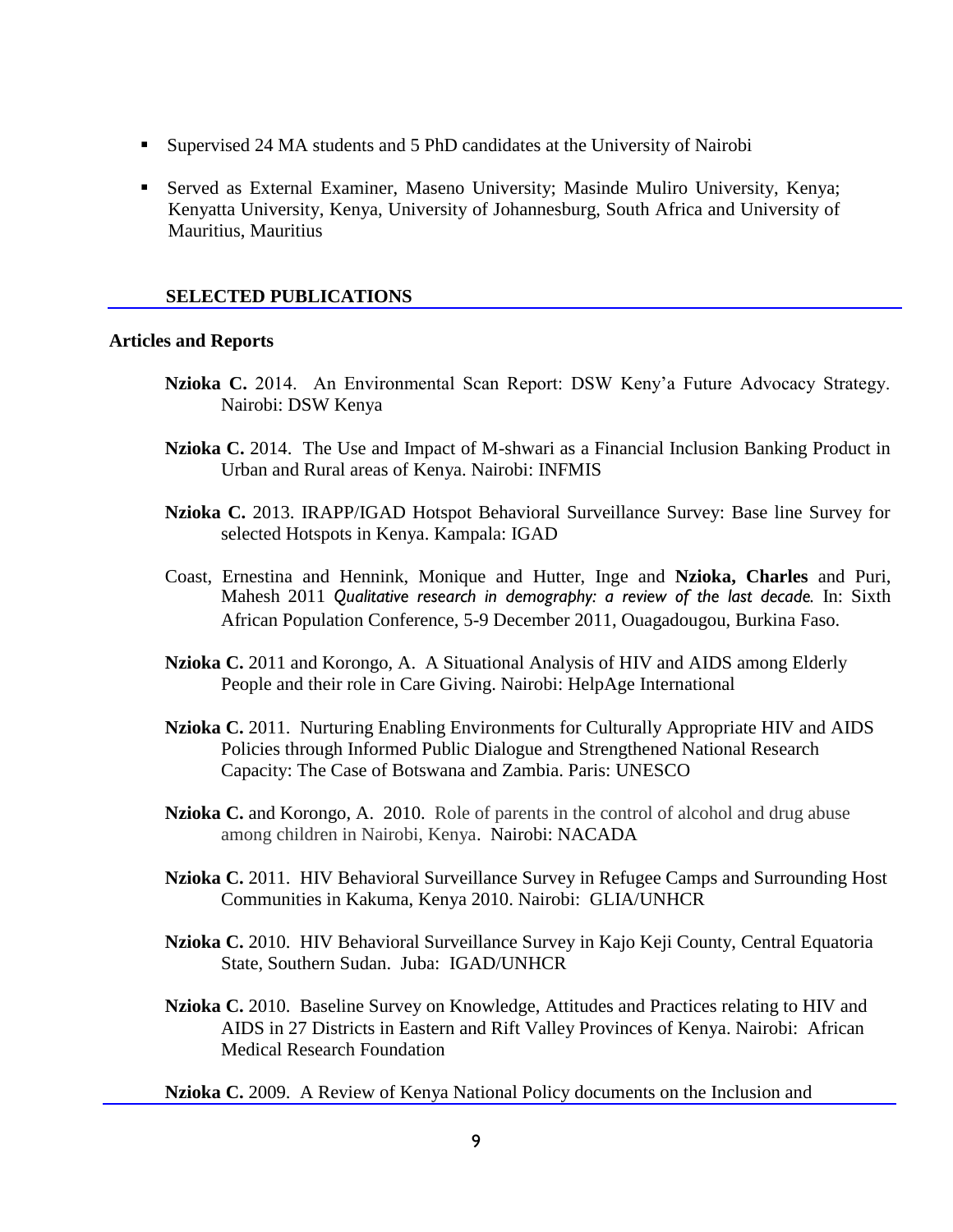Exclusion of Older people in HIV and AIDS programs. Nairobi: HelpAge International

- **Nzioka C.** 2008. Attitudes and Practices relating to HIV and AIDS in 27 Districts in Eastern and Rift Valley Provinces of Kenya. Nairobi: African Medical Research Foundation
- **Nzioka C.** 20094 . Situational Assessment of the Impact of HIV and AIDS on the Port of Dar Es Salaam for the Ports Management Association for Eastern and Southern Africa (PMAESA) . Nairobi: IMO/UNDP, Nairobi
- Njue, C; **Nzioka C;** Maina-Ahlberg; Pertet, A and Voeten. 2009. If you do not abstain, you will die of AIDS" AIDS Education in Kenya Public Schools**.** *AIDS Education and Prevention* 21 (2): 156 - 167
- **Nzioka C.** 2004 . Unwanted Pregnancy and Sexually Transmitted infection among Young Women in Rural Kenya *Culture, Health and Sexuality* 6 (1): 31 - 44
- **Nzioka, C.** 2001. How well do health state valuation techniques cross cultures? Implications of conceptions of death amongst the Akamba *Quality of Life Research* 10 (3): 207
- **Nzioka, C.** 2001. Dealing with the risks of unwanted pregnancy and sexually transmitted infections among adolescents in Kenya *African Journal of Reproductive Health* 5 (3):  $128 - 144$
- **Nzioka, C.** 2001. Perspectives of adolescent boys on the risks of unwanted pregnancy and sexually transmitted infections: Kenya *Reproductive Health Matters* 9 (17):108– 117)
- **Nzioka C.** 2000. The Impact of HIV and AIDS on the University of Nairobi *African Symposium* 1 (3) August. [\(http://www2.ncsu.edu/ncsu/aern/arkives2.html\)](http://www2.ncsu.edu/ncsu/aern/arkives2.html) on-line journal
- **Nzioka, C.** 2000. Gendered sexuality, asymmetrical power relations and problems of condom use in Nairobi *Self, Agency and Society* 3 (1): 120 - 146
- **Nzioka, C.** 2000. The social meanings of death from HIV /AIDS: an African interpretative view *Culture, Health and Society* 2 (1): 1 - 14
- **Nzioka, C.** 1999. Kenyan men interested in family planning, but can the available services address their needs? *Social Science Research Policy Briefs* 1 (1): 1 - 2. Geneva: World Health Organization
- **Nzioka, C.** 1998. Factors influencing male interest in family planning in Kenya *African Journal of Reproductive Health* 2 (2): 122 – 141
- **Nzioka, C.** 1997. Making disclosure of HIV status in the context of limited public health care resources' *Social Sciences in Health* 3 (2): 96 - 112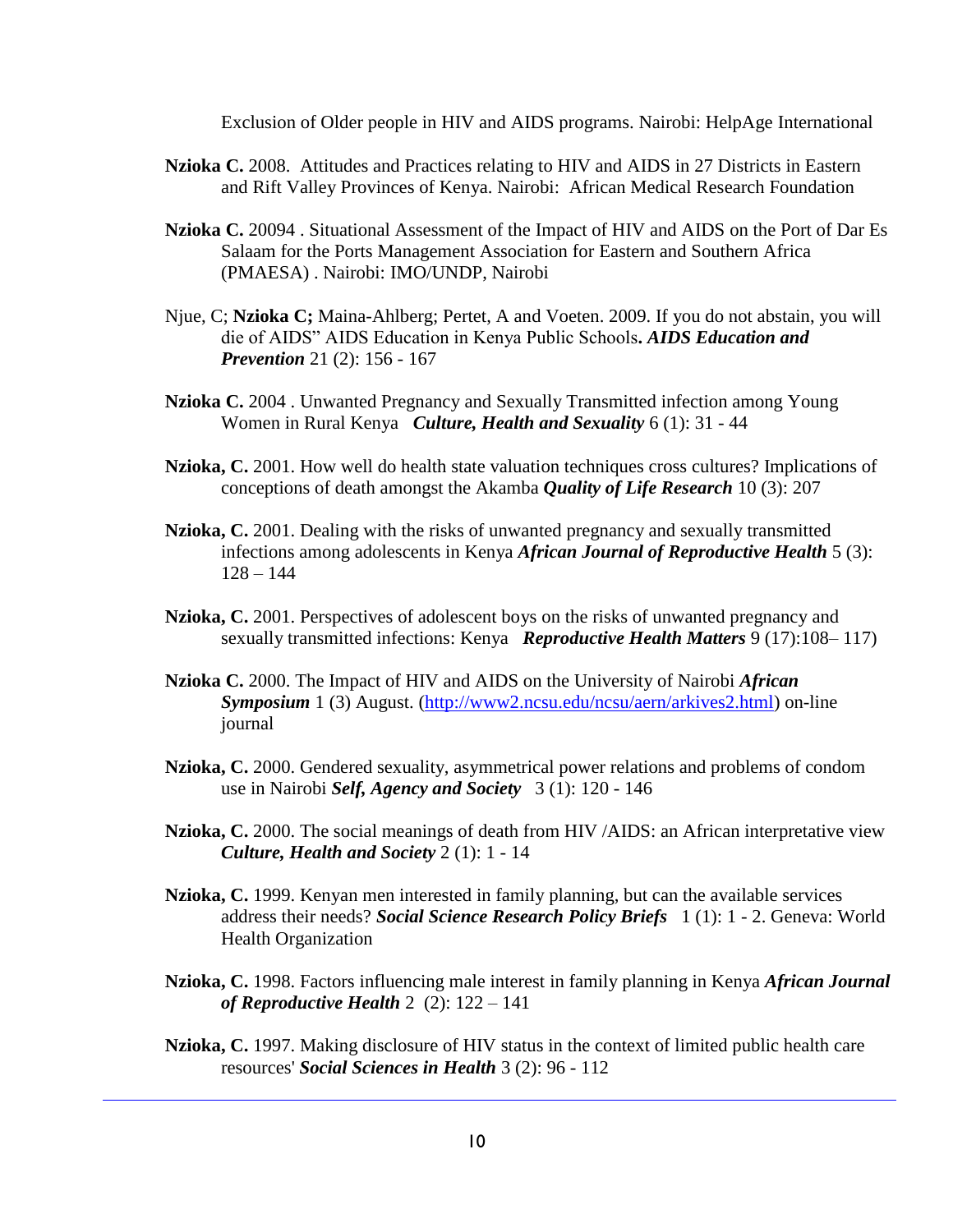- **Nzioka, C.** 1996. `Lay perceptions of risk of HIV infection and the social construction of safer sex in Kenya' *AIDS Care* 8 (3): 565 - 578
- **Nzioka, C.** 1996. Managing HIV and AIDS through appearances: implications for the control of the spread of HIV in Kenya *Social Behavior and Health 3: 36 - 42*

### **Books and Books Chapters**

- **Nzioka, C.** 2009. [Willing Fathers, Reluctant Parents:](http://www.africanbookscollective.com/books/willing-fathers-reluctant-parents) Young Men's Perspectives on Unwanted Pregnancies and Abortion in Kenya. Addis Ababa: OSSREA
- **Nzioka, C**; Korongo, A& Njiru, A. 2006. "Mitigating the impact of HIV and AIDS in Teacher Training Colleges in Kenya". Paris: IIEP
- **Nzioka, C.** and Ramos, L. 2008. Teacher Training in an HIV and AIDS Context: Experiences from Ethiopia, Kenya, Uganda and Zambia. Paris: IIEP/UNESCO
- Njue, C and **Nzioka, C.** 2006. "You will know these things when you are older": The Challenge of imparting sexual Education in Kenyan Schools In Pertet, A (Ed) Re-Thinking Research and intervention Approaches that aim at preventing HIV infection among the Youth. Nairobi: The Regal Press Kenya Ltd
- **Nzioka, C and S.** Manthoua. 2003 [A baseline survey of the magnitude of abortion among](http://blds.ids.ac.uk/cf/opaccf/detailed.cfm?RN=252887)  [women of child-bearing age in Lesotho.](http://blds.ids.ac.uk/cf/opaccf/detailed.cfm?RN=252887) World Health Organization. Maseru, Lesotho: Ministry of Health and Social Welfare
- **Nzioka, C.** 2002. 'Research on Men and Its Implications for Policy and Programme Development in Reproductive Health' In World Health Organization (Eds) Programming for Male Involvement in Reproductive Health. Geneva: WHO
- **Nzioka, C.** and P.Mbatia. 2002. "Community-Based Research Methodologies' In UNESCO/University of Nairobi [Eds] Women: Basic Education, Community Health and Sustainable Development. Nairobi: UNESCO
- **Nzioka, C.** 2001. 'Emerging infectious diseases with reference to HIV/AIDS' In Bahemuka, J M and Brockington, J L (Eds) East Africa in Transition: Communities, Cultures and Change. Nairobi: Acton Publishers
- **Nzioka, C.** 1994. "AIDS control policies in Kenya: a critical perspective on prevention" In Aggleton, P; Davies, P and Hart, G (eds) AIDS: Foundations for the future. London: Taylor and Francis Publishers

### **OTHER REPORTS ASSOCIATED WITH:**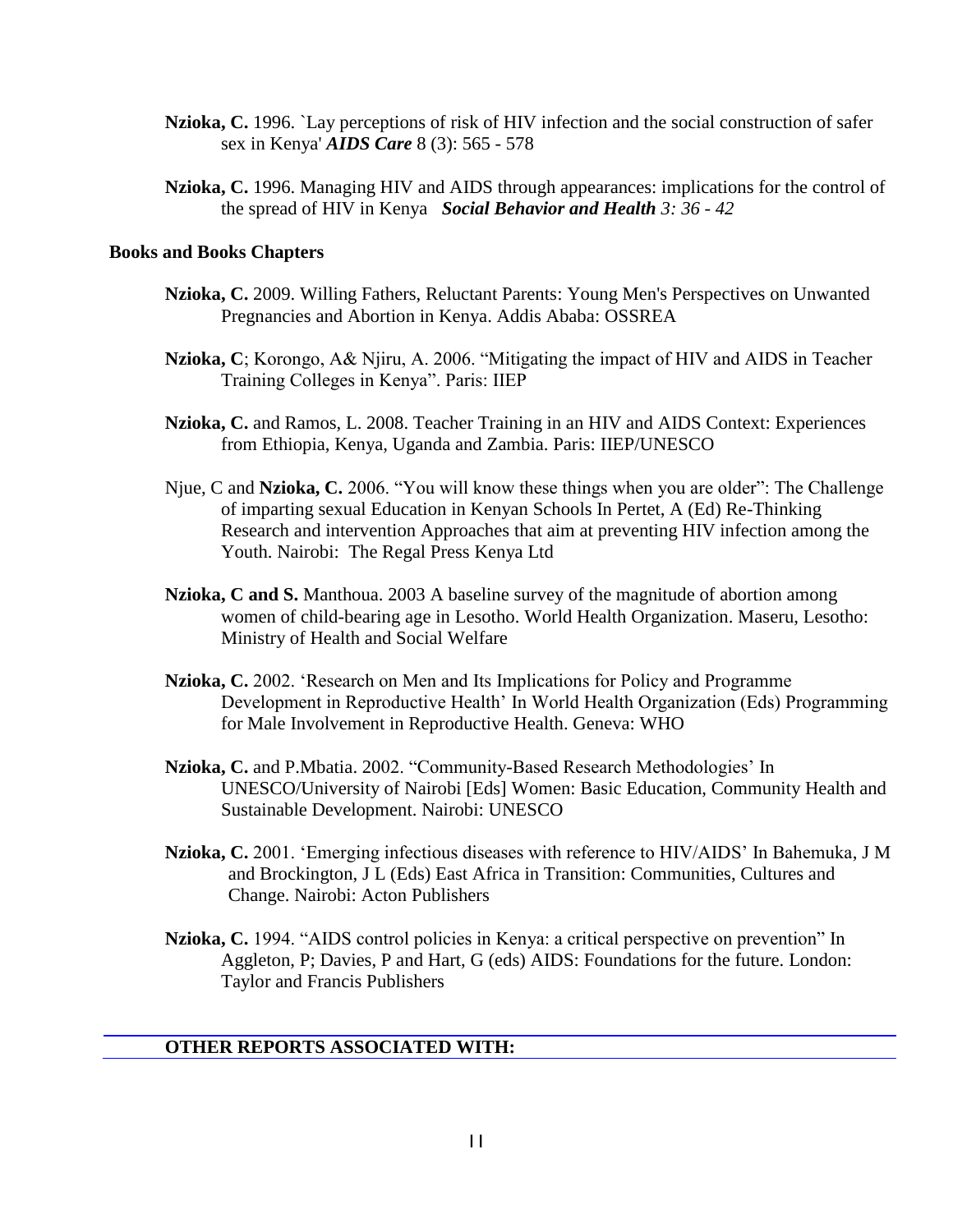- 2008 Part of an International Consortium for Ecosystem Services and Poverty Alleviation in arid and semi-arid Africa (CEPSA) that worked on a Report on "Situation Analysis of Ecosystem Services and Poverty Alleviation in arid and semi-arid Africa". Johannesburg: Khanya-aicdd
- 2001 Population Council (Eds) HIV Voluntary Counseling and Testing Among Youth Ages 14 to 21: Results from an Exploratory Study in Nairobi, Kenya and Kampala and Masaka, Uganda. New York: Population Council
- 2001 Kelly, M.J Challenging the Challenger: Understanding and Expanding the Response of Universities in Africa to HIV/AIDS. Washington, D.C: World Bank.
- 1997 Kiiru, W and Pederson, G D. Kenya Women Finance Trust: a case study of a micro-finance. Studies in Rural Development and Micro-finance No. 1. Washington, D.C: Africa Region/The World Bank
- 1998 Pederson, G D. and Kiiru, W.K. Kenya Rural Enterprise Program: a case study of a micro-finance. Studies in Rural Development and Micro-finance No. 3. Washington, D.C: Africa Region/The World Bank

#### **THESIS SUPERVISION**

- Supervised 24 MA students and 5 PhD candidates at the University of Nairobi
- Served as External Examiner, Maseno University, Masinde Muliro University, Kenya; Kenyatta University, Kenya, University of Johannesburg, South Africa and University of Mauritius, Mauritius

#### **SELECTED CONFERENCES AND WORKSHOPS**

| May 20 - 22, 2015           | Attended Health in Africa and the Post-2015 Millennium<br>Development Goal Agenda Symposium at the University of<br>Illinois, URBANA-CHAMPAIGN, USA                                      |
|-----------------------------|------------------------------------------------------------------------------------------------------------------------------------------------------------------------------------------|
| Dec $3 - 6$ , 2014          | Attended First Inter-governmental Authority (IGAD) International<br>Scientific Conference on Health at UNECA Conference Centre, ADDIS<br><b>ABABA</b> , Ethiopia                         |
| September, $28 - 29$ , 2011 | Attended a National Workshop on HIV Stigma and Discrimination in<br>Kenyan Universities in Mombasa. Organised by UNESCO Nairobi<br>Office and the Commision for Higher Education, Kenya. |
| June, $26 - 30$ , $2011$    | Attended an International Union for the Scientific Study of Population<br>(IUSSP) – Qualitative Research in Population Studies Panel Meeting at                                          |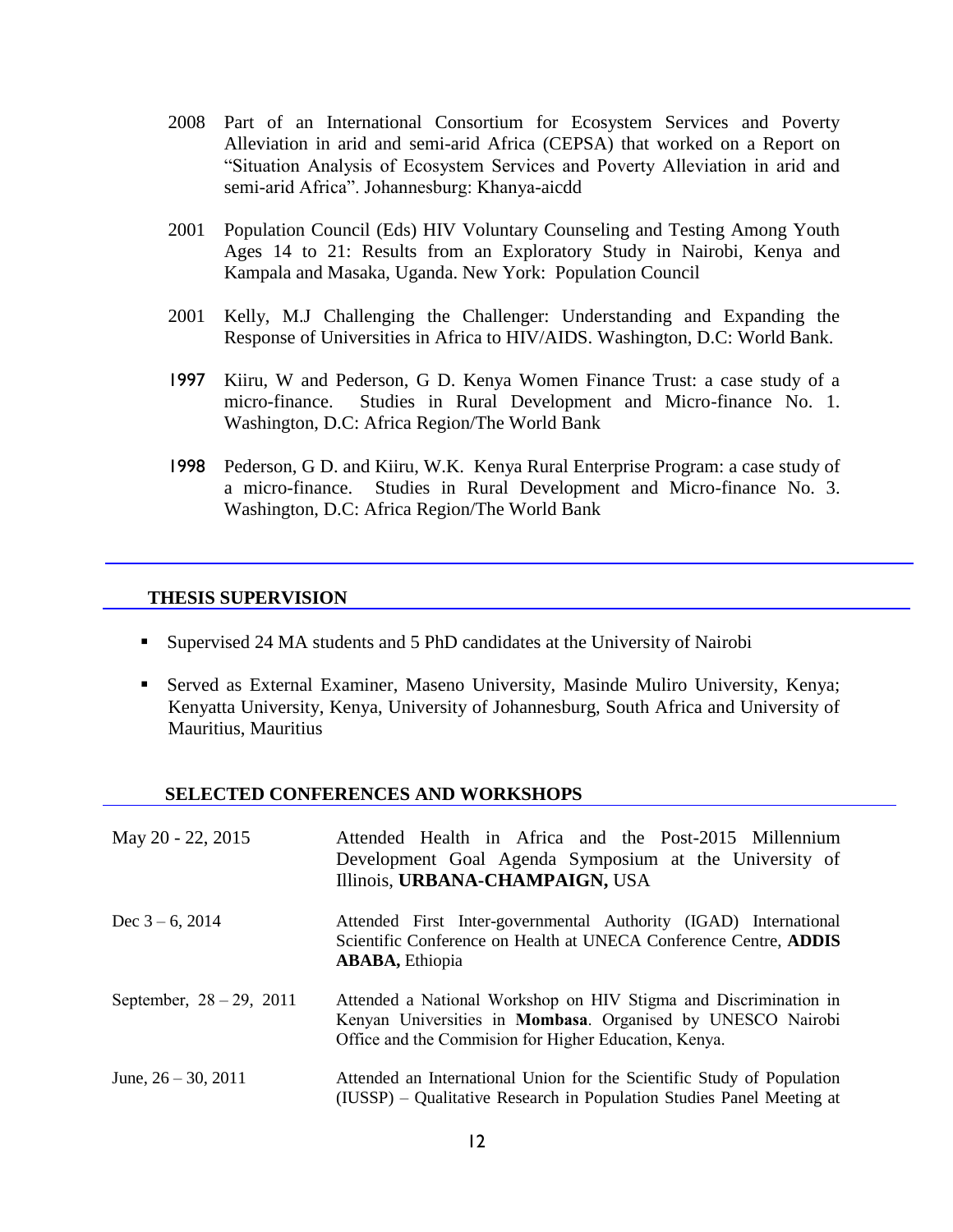|                     | <b>GRONINGEN, University</b> of Groningen, Netherlands June $26 - 30$ th.                                                                                                                                                                          |
|---------------------|----------------------------------------------------------------------------------------------------------------------------------------------------------------------------------------------------------------------------------------------------|
| May 18 - 20, 2011   | Attended the First Biennial HIV and AIDS Conference in Kenya<br>and presented paper on: 'Challenges of Older Persons as care-<br>givers in the Context of HIV and AIDS In Kenya" at the Kenya<br>School of Monetary Studies, NAIROBI               |
| <b>March</b> , 2010 | Attended a Behavioral Surveillance Survey Methodological<br>Workshop, GENEVA, Switzerland, March 6 – 10th.                                                                                                                                         |
| December 2006       | Invited Reviewer: Review a handbook developed by the World<br>Food Program (WFP) and Food and Nutrition Assistance Project<br>(FANTA) entitled "Food Assistance Programming in the Context<br>of HIV and AIDS" December 3- 6, 2007 DUBLIN, Ireland |
| <b>June 2006</b>    | Temporary Advisor: WHO Framework for Review of Evidence of<br>Impact of Interventions with men, GENEVA, Switzerland,<br>February 20 - 21                                                                                                           |
| <b>June 2006</b>    | Temporary Advisor: WHO: Review of Draft WHO information<br>Package on Male involvement in Reproductive Health Decisions,<br><b>GENEVA</b> , Switzerland, February 23,                                                                              |
| June 2005           | Guest speaker: UNESCO Nairobi Office Cluster Consultation for<br>Education/Teacher Service Commissions on HIV/AIDS<br>and<br>Education with special focus on the Teaching Profession,<br>MOMBASA, Kenya.                                           |
| April 2005          | Panelist and presenter on 'Men in Gender Health Care Policy' at<br>the Technical Congress on International Cooperation on the Health<br>of Women and Children organized by World Health Organization<br>in <b>MADRID</b> , Spain.                  |
| November 2003       | Resource Person at the Behavior Change Communication (BCC)<br>for HIV/AIDS Expert Committee Meeting at Regional AIDS<br>Training Network (RATN) Meeting in LILONGWE, Malawi                                                                        |
| August 2003         | Presenter: National Dissemination Workshop of Results of Study<br>on the Magnitude of Abortion in Lesotho, MASERU, Lesotho                                                                                                                         |
| April 2003          | at the Scientific Committee<br>Meeting of the<br>Participant<br>Organization for Social Science Research in Eastern and Southern<br>Africa (OSSREA) in <b>ADDIS ABABA</b> , Ethiopia                                                               |
| February 2003       | Participant at a symposium of the American Association for<br>Advancement of Science, DENVER, Colorado, USA                                                                                                                                        |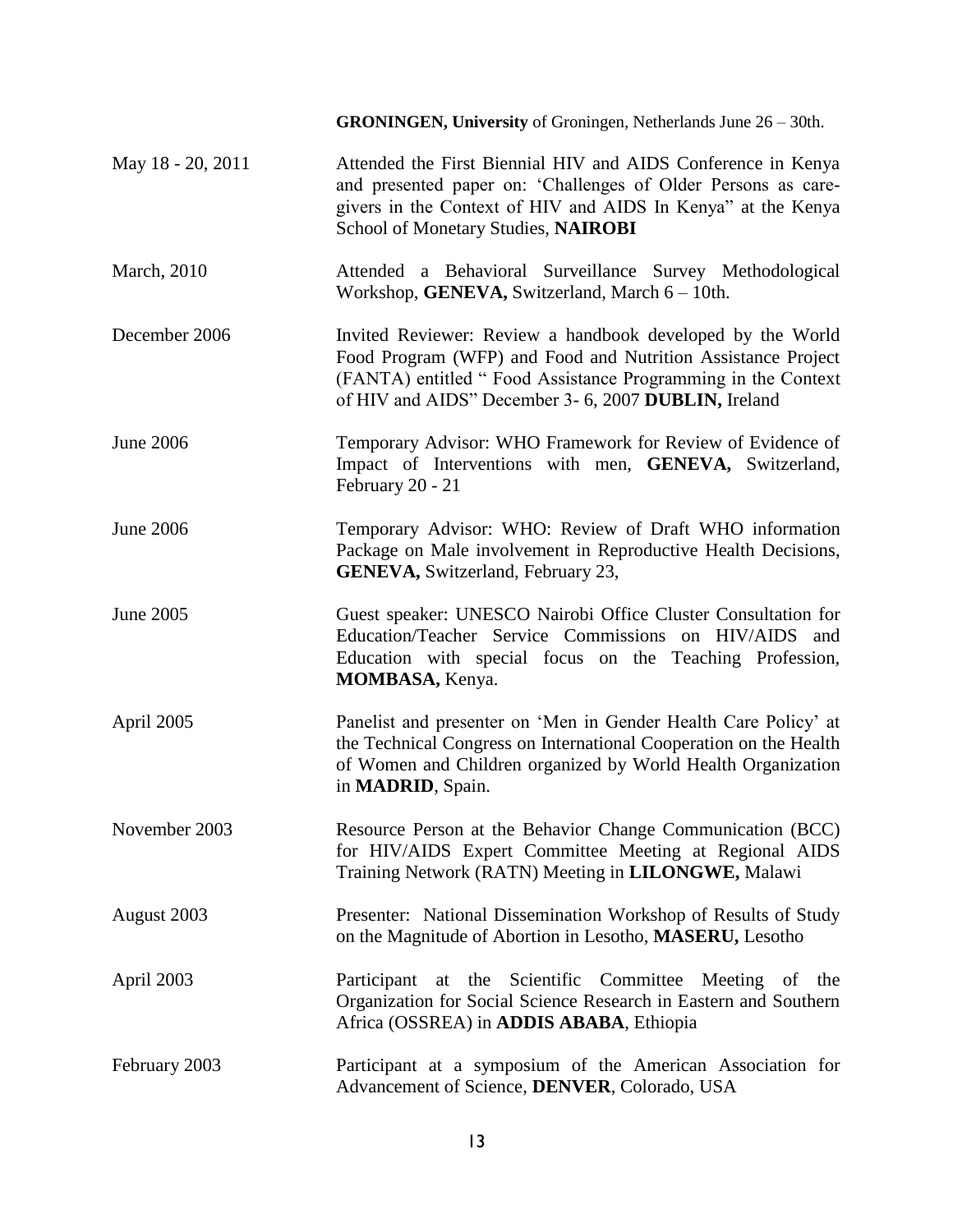| January 2003     | Attended 1 <sup>st</sup> International Workshop on Strategic Planning of<br>Parasite Control at the East and Southern Africa Centre of<br>International Parasite Control (ESACIPAC), NAIROBI.                                            |
|------------------|------------------------------------------------------------------------------------------------------------------------------------------------------------------------------------------------------------------------------------------|
| September 2002   | Guest speaker at the Annual Conference of the South African<br>Association of Education, Law and Policy at NELSPRUIT,<br>Mpumalanga, South Africa                                                                                        |
| September 2002   | Guest Speaker at the Rand Afrikaans University (RAU),<br><b>JOHANNESBURG</b> , South Africa                                                                                                                                              |
| August 2002      | Presenter at Workshop on Regional Consultation on priorities for<br>UNESCO Sector for Social and Human Sciences in Africa, UN<br><b>Offices, NAIROBI</b>                                                                                 |
| November 2001    | Presenter at the Social Sciences Research Analysis Workshop<br>organized by the Special Program of Research, Development and<br>Research Training in Human Reproduction, WHO, BANGKOK,<br>Thailand.                                      |
| October 2001     | Presented paper on: 'Situational Analysis of the State of<br>Commercial Sexual Exploitation of Children in Eastern and<br>Southern Africa at UNICEF's Arab-African Forum against the<br>Sexual Exploitation of Children, RABAT, Morocco. |
| September 2001   | Presenter at Workshop on Men in Reproductive Health at the Pan-<br>American Health Organization (PAHO), WASHINGTON, DC                                                                                                                   |
| September 2000   | Attended the World Health Organization (WHO) Workshop on<br>Boys and Young Men's Health, PRETORIA, South Africa                                                                                                                          |
| February 2000    | Attended the 3 <sup>rd</sup> European Conference on the Methods and Results<br>of Social and Behavioral Research on AIDS, AMSTERDAM,<br>Netherlands                                                                                      |
| December 1999    | Presenter at the 4 <sup>th</sup> International Conference on Home and<br>Community Care for Persons Living with HIV/AIDS, PARIS,<br>France                                                                                               |
| March 1998       | Attended the 29 <sup>th</sup> Congress of the South African Society of<br>Obstetricians and Gynecologists, CAPE TOWN, South Africa                                                                                                       |
| <b>July 1997</b> | Attended the 1st International Conference on Beyond Boundaries:<br>Sexuality across Cultures, AMSTERDAM, Netherlands                                                                                                                     |
| May 1996         | Attended the Africa Regional Workshop on The Male Role in                                                                                                                                                                                |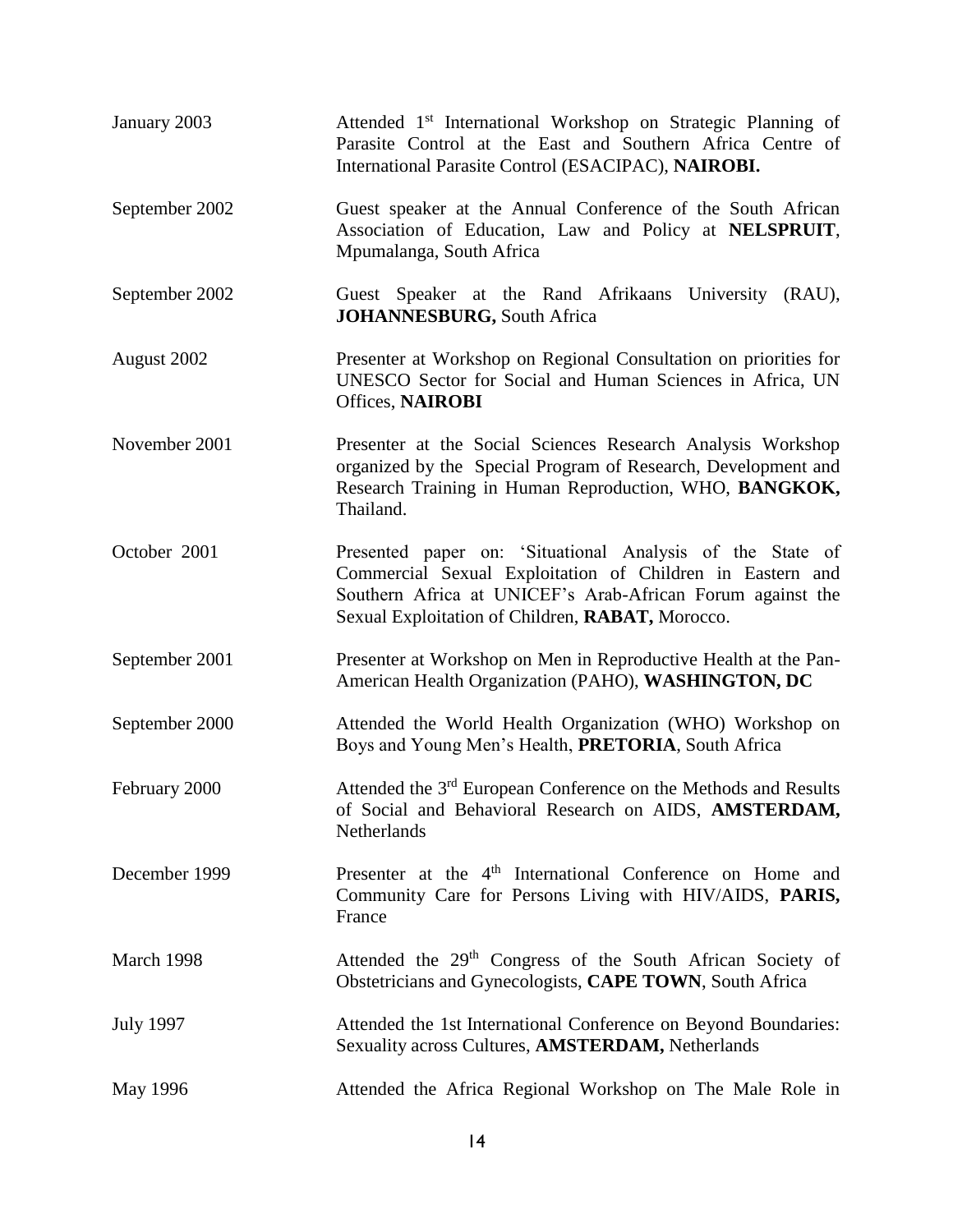|                  | Family Planning, Fertility Regulation and Reproductive Health,<br>DAKAR, Senegal.                                                                                                             |
|------------------|-----------------------------------------------------------------------------------------------------------------------------------------------------------------------------------------------|
| November 1995    | Presenter at the Council of Social Science Research in Africa<br>(CODESRIA)'s Methodological Seminar on Multinational<br>Working Group on Peasant Organizations in Africa, DAKAR,<br>Senegal. |
| March 1994       | Attended the 43 <sup>rd</sup> British Sociological Association Annual<br>Conference, University of Central Lancashire, PRESTON, UK                                                            |
| September 1993   | Attended the British Sociological Association Medical Sociology<br>Group Conference, University of York, YORK, Yorkshire, UK                                                                  |
| <b>July 1993</b> | Presented Paper on 'HIV and AIDS Control Policies in Kenya" at<br>the 7 <sup>th</sup> Social Aspects of AIDS Conference at South Bank<br>University, South London, UK                         |
| April 1993       | Attended the British Sociological Association Annual Conference<br>at University of Essex, COLCHESTER, UK.                                                                                    |
| August 1987      | Presenter at Workshop organized by the University of Dar-Es-<br>Salaam on Social Problems in Eastern Africa, ARUSHA,<br>Tanzania.                                                             |

# **SELECTED CONSULTANCIES**

| $2015 - 2016$ | Lead Consultant for for HelpAge International in Developing a National Action<br>Plan for Older People in Kenya in line with the Kenya National Policy on Ageing<br>2009                                                                                                               |
|---------------|----------------------------------------------------------------------------------------------------------------------------------------------------------------------------------------------------------------------------------------------------------------------------------------|
| July 2014     | <b>Consultant</b> for National AIDS Control Council (NACC), Ministry of Health,<br>Republic of Kenya in Developing Chapter on Health and Community system<br>Strengthening' for the Kenya National AIDS Strategic Framework (2014/2019)                                                |
| May 2014      | <b>National Consultant</b> for Inter-Governmental Agency for Development (IGAD)<br>Regional HIV & AIDS Partnership Program (IRAPP) to conduct an Endline<br>Behavioral Surveillance Survey on Cross Border and Mobile Populations in two<br>Hotspots (Taveta and Lokichoggio) in Kenya |
| 2014          | <b>Consultant</b> for DSW Kenya to conduct an environmental scan for DSW's<br>Advocacy Strategy in Kenya.                                                                                                                                                                              |
| 2013          | <b>Consultant</b> for National AIDS Control Council (NACC), Ministry of Health,<br>Republic of Kenya in Conducting the End Term Review (ETR) of Kenya                                                                                                                                  |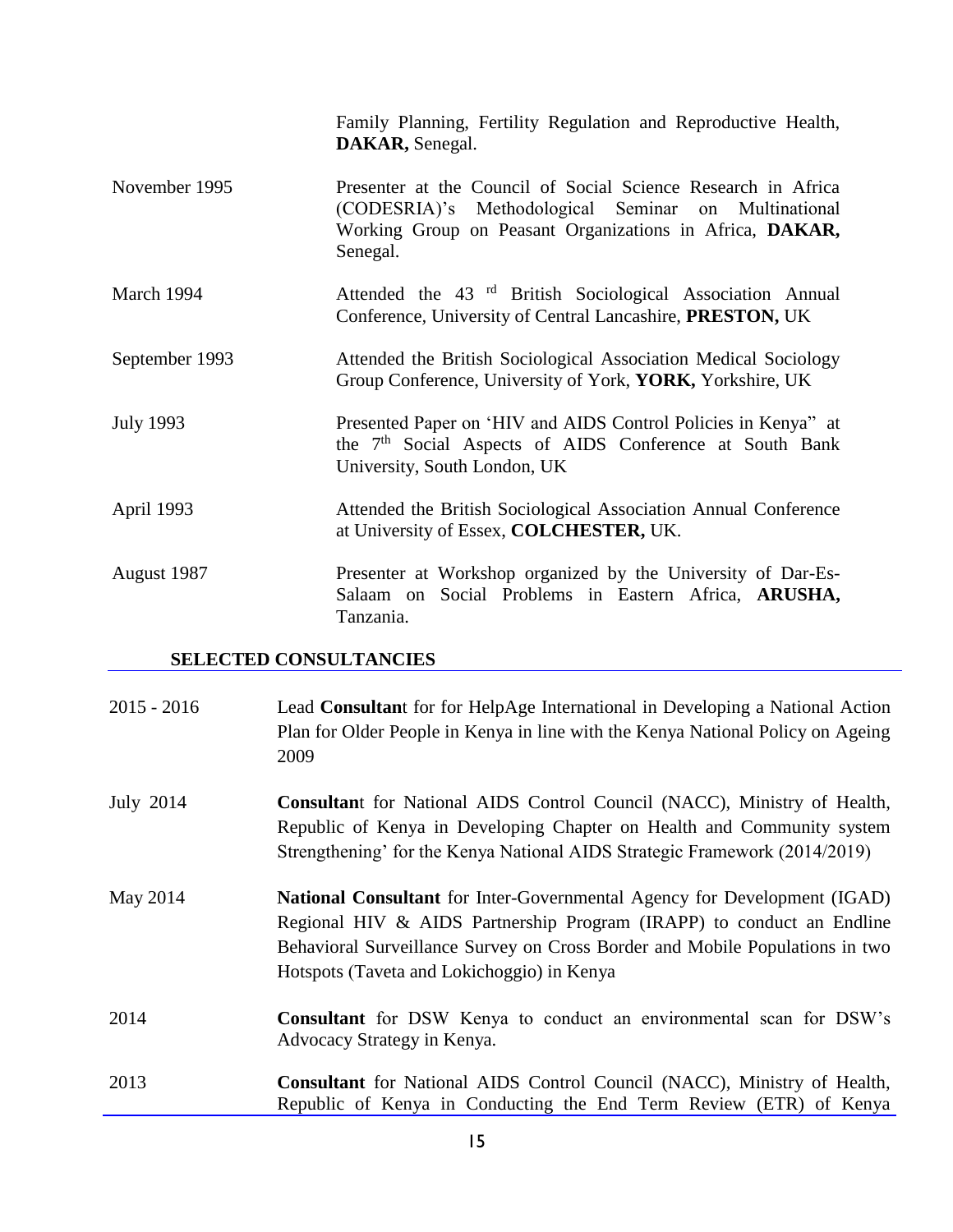|         | National AIDS Strategic Plan III (2008/2013) and the Development of Kenya<br>National AIDS Strategic Plan IV (2013/2018).                                                                                                                                              |
|---------|------------------------------------------------------------------------------------------------------------------------------------------------------------------------------------------------------------------------------------------------------------------------|
| 2013    | <b>Lead Consultant</b> for HelpAge International on a study on Extent to which rights<br>awareness creation translates into Access to Basic Services by Older Persons and<br>Vulnerable Populations (OVCs/PWDs) in Tanzania, Uganda, Zambia and<br>Ethiopia            |
| 2012    | National Consultant for Inter-Governmental Agency for Development (IGAD)<br>Regional HIV & AIDS Partnership Program (IRAPP) to conduct a Behavioral<br>Surveillance Survey on Cross Border and Mobile Populations in two Hotspots<br>(Taveta and Lokichoggio) in Kenya |
| 2011/12 | <b>Consultant</b> for National AIDS Control Council, Office of the President, Kenya in<br>conducting a Mid-Term Review (MTR) of the Kenya National AIDS Strategic<br>Plan III $(2009/10 - 2012/13)$ for Pillar III activities                                          |
| 2011    | <b>Lead Consultant</b> for UNESCO Paris on a study to analyze the key factors<br>contributing to the creation of an enabling environment for the development of<br>culturally appropriate responses to HIV and AIDS in Zambia and Botswana                             |
| 2011    | Lead Consultant for UNESCO Nairobi Regional Office in documenting HIV<br>and AIDS Interventions in public and private universities in the Five East African<br>Countries (Kenya, Uganda, Tanzania, Rwanda and Burundi)                                                 |
| 2010    | <b>Consultant</b> for National Irrigation Board – Kenya on a study to explore<br>appropriate Land Tenure Systems in National Irrigation Schemes in Kenya                                                                                                               |
| 2010    | Lead Consultant for HelpAge International on a study on Situational Analysis<br>on HIV and AIDS among elderly people and their role in care giving in Kenya                                                                                                            |
| 2010    | Lead Consultant for National Agency for the Campaign Against Drug Abuse<br>(NACADA) in conducting a survey to assess the Role of parents in the control of<br>alcohol and drug abuse among children in Nairobi, Kenya                                                  |
| 2010    | <b>Lead Consultant</b> for United Nations High Commissioner for Refugees in a<br>Behavioral Surveillance Survey (BSS) in Kakuma Refugee Camp and<br>Surrounding Host Community, Kenya                                                                                  |
| 2009    | <b>Lead Consultant</b> for United Nations High Commissioner for Refugees in a<br>Behavioral Surveillance Survey (BSS) in Kajo Kejo Country, Central Equatoria,<br>Sudan                                                                                                |
| 2009    | <b>Lead Consultant:</b> Conducted a Situational Assessment of the Impact of HIV and<br>AIDS on the Port of Durban, South Africa for the Ports Management Association                                                                                                   |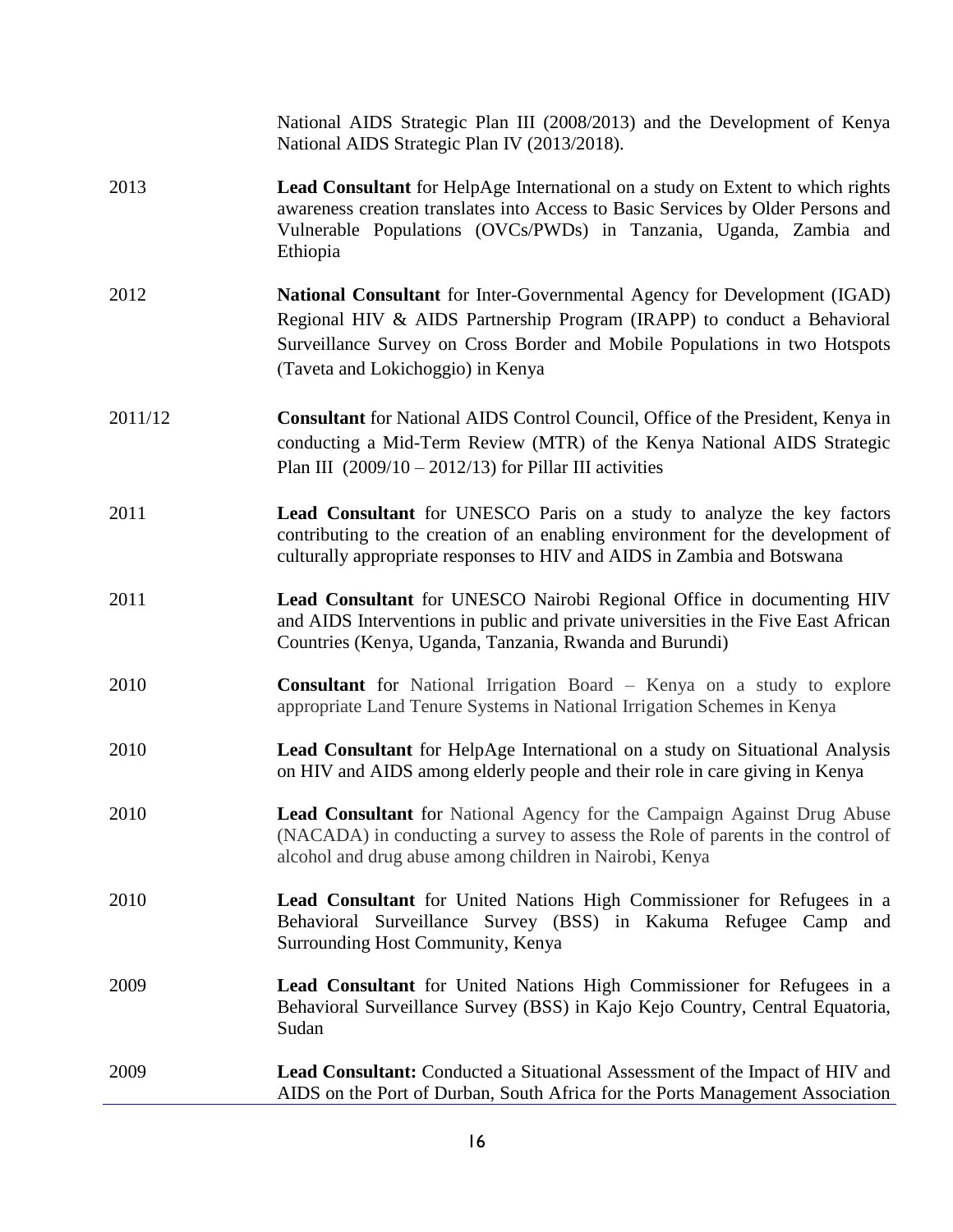|      | for Eastern and Southern Africa (PMAESA) and the International Maritime<br>Organization (IMO)                                                                                                                                                                                  |
|------|--------------------------------------------------------------------------------------------------------------------------------------------------------------------------------------------------------------------------------------------------------------------------------|
| 2009 | <b>Consultant:</b> Testing and validating 5 stigma related instruments (such as Stigma<br>Index, Criminalization Scan) in Kenya for the Network of Empowerment for<br>People Living with HIV/AIDS in Kenya (NEPHAK)                                                            |
| 2009 | <b>Consultant:</b> Conducted a Baseline Survey on Knowledge, Attitudes and<br>Practices relating to HIV and AIDS in 27 Districts in Eastern and Rift Valley<br>Provinces of Kenya for African Medical Research Foundation (AMREF),<br>Nairobi.                                 |
| 2009 | <b>Consultant:</b> Reviewer of Second Kenya National HIV and AIDS Strategic Plan<br>$(2005/6 - 2009/10)$ for the Kenya National AIDS Control Council                                                                                                                           |
| 2009 | <b>Consultant:</b> Reviewed Kenya National Policy documents to identify the<br>inclusion or exclusion of older people and to recommend possible areas for<br>inclusion for HelpAge International                                                                               |
| 2009 | Consultant: Conducted an evaluation of HelpAge International regional<br>responses on the Impact of HIV and AIDS on Older People in Kenya, Ethiopia,<br><b>Uganda</b> and Tanzania                                                                                             |
| 2009 | <b>Consultant:</b> Conducted a Situational Assessment of the Impact of HIV and AIDS<br>on the Port of Dar Es Salaam for the Ports Management Association for Eastern<br>and Southern Africa (PMAESA) and the International Maritime Organization<br>(IMO/UNDP), Nairobi        |
| 2008 | <b>Lead Consultant:</b> Prepared a Paper on Education for Sustainable Development<br>in HIV and AIDS in Sub-Saharan Africa for UNESCO Regional Office for<br>Education (BREDA), Dakar:                                                                                         |
| 2008 | Lead Consultant: Conducted a situational assessment of the Impact of HIV and<br>AIDS on the Port of Mombasa for the Ports Management Association for Eastern<br>and Southern Africa (PMAESA) and International Maritime Organization<br>(IMO/UNDP), Nairobi                    |
| 2008 | <b>Consultant:</b> Developed a Paper on the Role of Education in Child Survival and<br>Development in the Eastern and Southern Africa for United Nations Children<br>Fund (UNICEF) - ESARO, Nairobi.                                                                           |
| 2003 | Consultant: Regional AIDS Training Network (RATN), Nairobi: Assignment:<br>Situational Analysis of Behavior Change Communication (BCC) Training and<br>Capacity Development in HIV and AIDS in the Kingdom of Swaziland for<br>Regional AIDS Training Network (RATN), Nairobi. |
|      |                                                                                                                                                                                                                                                                                |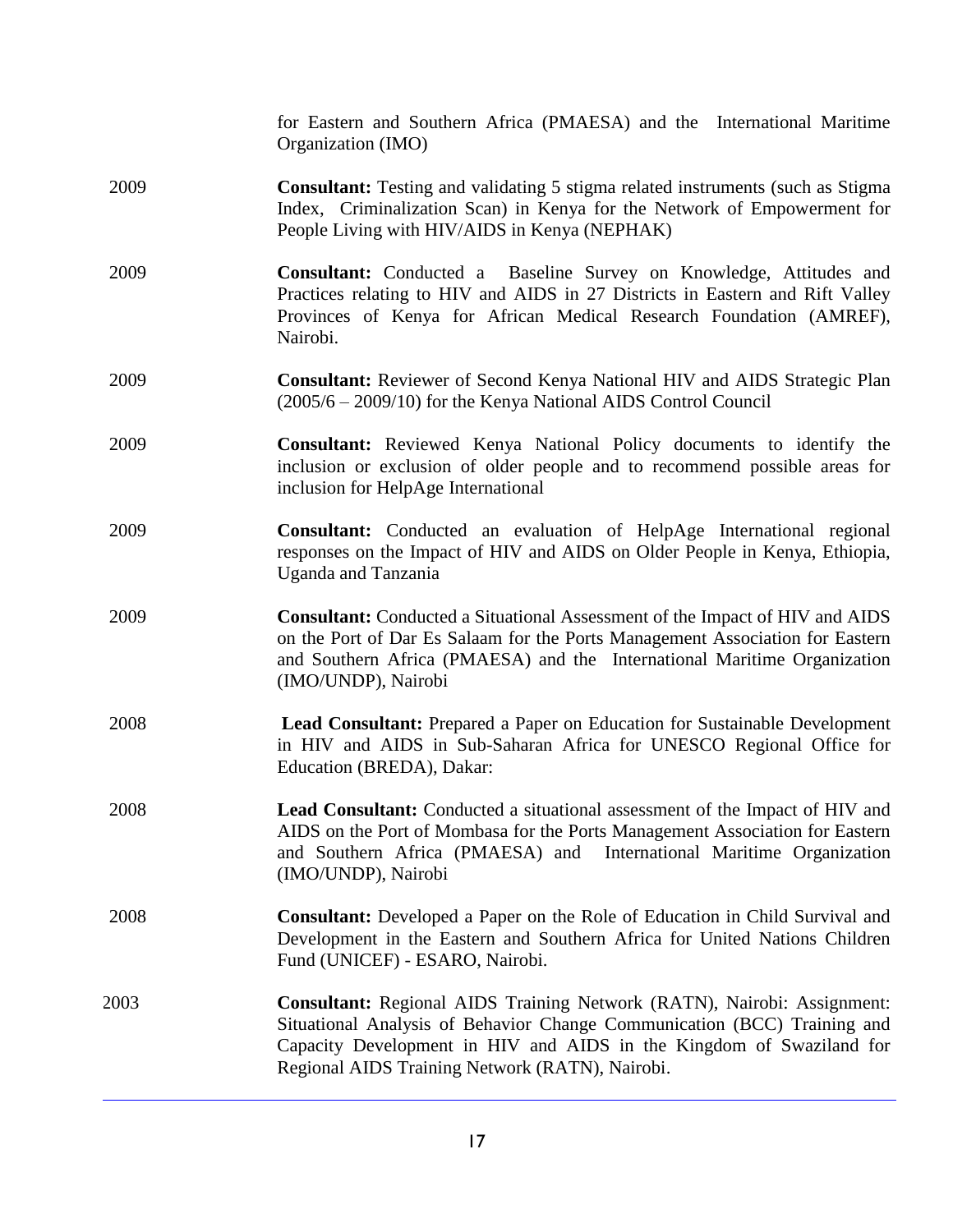| 2003 | Lead Consultant: Baseline Survey on Knowledge, Attitudes and Practices<br>Relating to Blood Donation in 15 Districts of Kenya for Family Health<br>International (FHI), Nairobi Regional Office.                                                                                                          |
|------|-----------------------------------------------------------------------------------------------------------------------------------------------------------------------------------------------------------------------------------------------------------------------------------------------------------|
| 2003 | a Situational Analysis of Behavior<br><b>Consultant:</b><br>Conducted<br>Change<br>Communication (BCC) Training and Capacity Development in HIV and AIDS in<br>Ethiopia for Regional AIDS Training Network (RATN), Nairobi.                                                                               |
| 2003 | <b>Consultant:</b> Member of a 5 member team that development Lake Victoria Vision<br>(2000-2015) and Synthesized country reports of Kenya, Uganda and Tanzania.                                                                                                                                          |
| 2003 | <b>Lead Consultant:</b> Conducted a national study to document the Magnitude of<br>Unsafe Abortion in the Kingdom of Lesotho, Southern Africa for World Health<br>Organization, Africa Regional Office, Congo Brazzaville                                                                                 |
| 2002 | Consultant: Prepared country-specific and synthesis report on HIV and AIDS<br>training needs assessment for educational planners and managers in 11 East and<br>Southern Africa Countries for the Centre for African Family Studies (CAFS) and<br>Regional AIDS Training Network (RATN), Nairobi          |
| 2002 | <b>Lead Consultant:</b> Conducted an HIV and AIDS training needs assessment for<br>Tanzania for Centre for African Family Studies (CAFS) and Regional AIDS<br>Training Network (RATN), Nairobi.                                                                                                           |
| 2001 | <b>Consultant:</b> Prepared Report on the Sexual Exploitation of Children in the<br>Eastern and Southern Africa Region for UNICEF, Eastern and Southern Africa<br>Regional Office, Nairobi.                                                                                                               |
| 2000 | <b>Lead Consultant:</b> Conducted an Evaluation of the <i>Impact of a Centre for British</i><br>Teacher (CfBT) Primary School Action for Better Health Program (PSABH)<br>Project on Health Risk Awareness in Bondo District, Kisumu for The Futures<br>Group Europe:                                     |
| 2000 | Consultant: Conducted an assessment on the Impact of HIV and AIDS on the<br>University of Nairobi for the Association for the Development of Education in<br>Africa (ADEA).                                                                                                                               |
| 2000 | <b>Consultant:</b> Developed a project proposal and mobilizing financial resources for<br>a micro-financing project for street children and their mothers in Nairobi for a<br>Joint Undugu Society-University of Nairobi UNESCO UNITWIN Chair project<br>on Sustainable re-integration of street children |
| 1989 | <b>Consultant:</b> Conducted a situational analysis of family planning services in<br>Kenya - covering 100 service delivery points throughout Kenya for The<br>Population Council, Nairobi Office.                                                                                                        |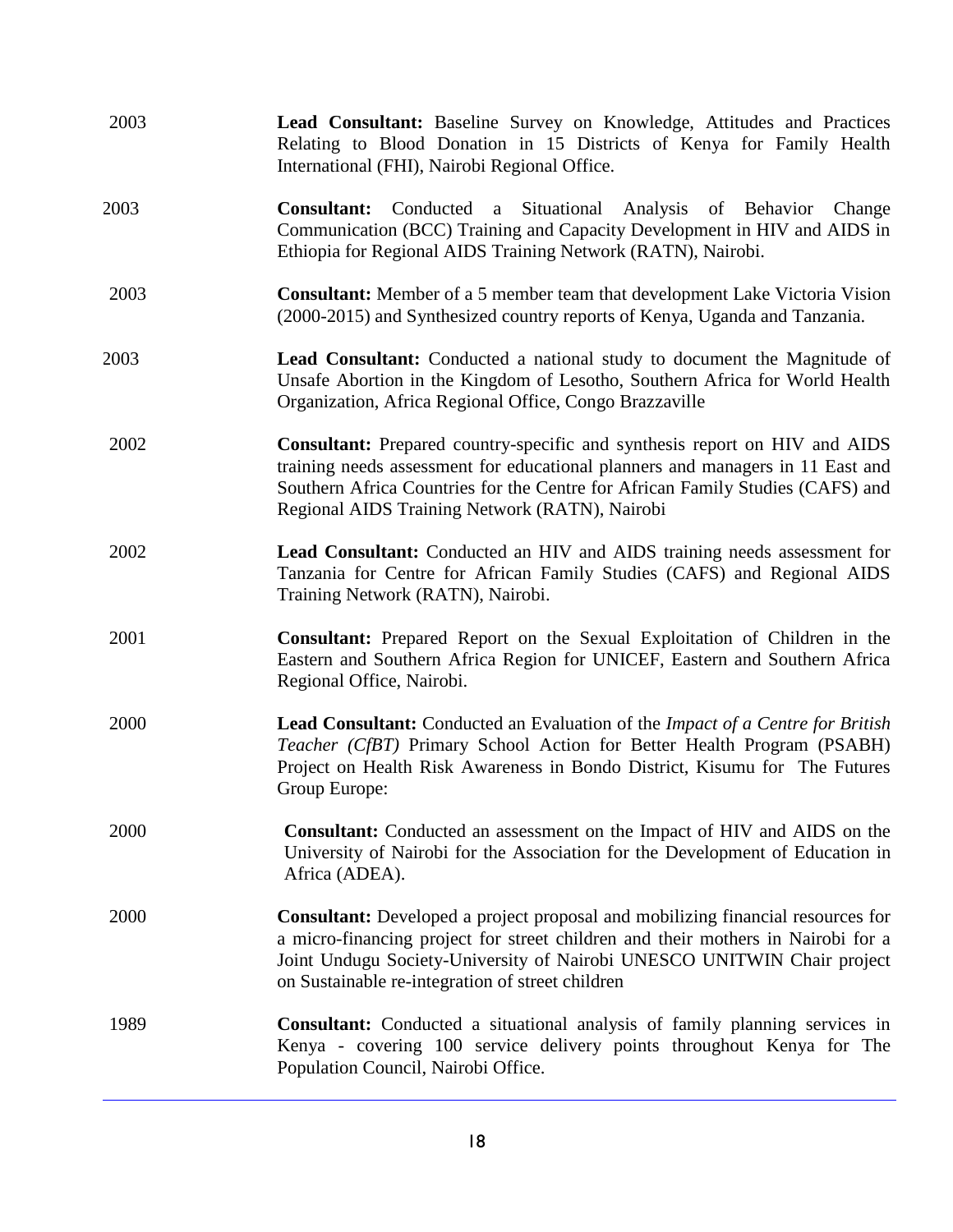### **SELECTED RESEARCH PROJECTS**

- 2014 Principal Investigator/National Consultant : For Inter-Governmental Agency for Development (IGAD) Regional HIV and AIDS Partnership Program (IRAPP) to conduct an Endline Behavioral Surveillance Survey on Cross Border and Mobile Populations in two hotspots in Kenya (Taveta and Lokichoggio).
- 2013 Principal Investigator/Consultant : for HelpAge International to conduct a study on Extent to which rights awareness creation translates into Access to Basic Services by Older Persons and Vulnerable Populations (OVCs/PWDs) in Tanzania, Uganda, Zambia and Ethiopia
- 2012 Principal Investigator/Consultant : for Inter-Governmental Agency for Development (IGAD) Regional HIV and AIDS Partnership Program (IRAPP) to conduct a Baseline Behavioral Surveillance Survey on Cross Border and Mobile Populations in two hotspots in Kenya (Taveta and Lokichoggio).
- 2012 Principal Investigator/Consultant for Inter-Governmental Agency for Development (IGAD) Regional HIV & AIDS Partnership Program (IRAPP) to conduct a Baseline Behavioral Surveillance Survey on Cross Border and Mobile Populations in two Hotspots (Taveta and Lokichoggio) in Kenya
- 2012 Principal Investigator/Consultant for National Agency for the Campaign Against Drug Abuse (NACADA) in conducting a survey to assess the 'Role of parents in the control of alcohol and drug abuse among children in Nairobi'. Kenya
- 2011 Principal Investigator/Consultant for UNESCO Paris on a study to analyze the key factors contributing to the creation of an enabling environment for the development of culturally appropriate responses to HIV and AIDS in Zambia and Botswana
- 2010 Principal Investigator/Consultant for United Nations High Commissioner for Refugees (UNHCR) in a Behavioral Surveillance Survey (BSS) in Kakuma Refugee Camp and Surrounding Host Community, Kenya
- 2009 Principal Investigator/Consultant for United Nations High Commissioner for Refugees (UNHCR) in a Behavioral Surveillance Survey (BSS) in Kajo Keji County, Central Equatoria, South Sudan
- 2004 Principal Investigator: Study the 'Role of Young Men in Abortions in Rural Kenya' supported by OSSREA (Ethiopia) grant under the Senior Scholars Research Grant Award Program
- 2003 Principal Investigator/Consultant for Family Health International (FHI) to conduct a Baseline Survey on Knowledge, Attitudes and Practices Relating to Blood Donation in 15 Districts of Kenya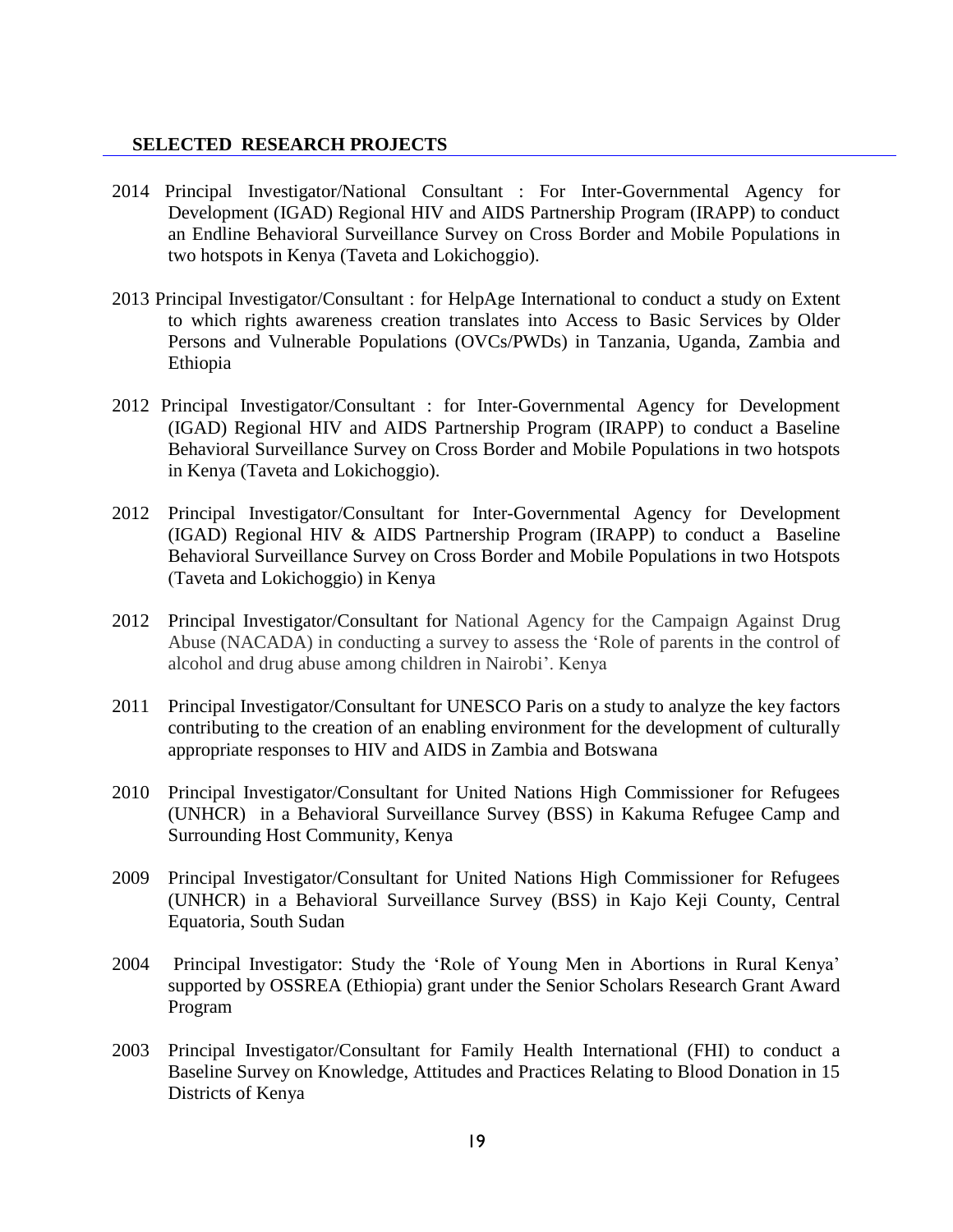- 2003 Co-Investigator: Ford Foundation grant to study 'Governance, Civic Engagement and the Politics of Transition in Kenya' under the auspices of the UNESCO UNITWIN Chair on Women, Health and Community, Department of Sociology, University of Nairobi
- 2002 Principal Investigator: Rockefeller Foundation grant under the African Mid-Career Program to study 'Survival and Management Strategies of Street Girls and the Implication on their Behavior on the Reproductive Health Status of these Girls in Nairobi.
- 1999 Principal Investigator: World Health Organization grant under the UNDP/UNFPA/WHO/World Bank Special Program of Research, Development and Research Training in Human Reproduction to study the 'Management of the Dual Risks of Unwanted Pregnancy and Infection by Sexually Transmitted Diseases Among in and Out of School Adolescents in Kenya.
- 1999 Principal Investigator: World Health Organization grant under the Global Forum on Health for a study to test 'Community based valuation of Health Related Quality of Life (HRQOL) to value the burden of disease in Kenya' Other: Dr. Julia Fox-Rushby, London School of Hygiene and Tropical Medicine and Prof. Benjamin Nganda, Economics Department, University of Nairobi.
- 1996 Principal Investigator: World Health Organization grant under the UNDP/UNFPA/WHO/World Bank Special Program of Research, Development and Research Training in Human Reproduction to conduct study on 'Male Participation in Decision-making in the Use of Family Planning and Modern Contraceptives in selected Districts, Kenya.

### **ADMINISTRATIVE RESPONSIBILITIES**

| 2007 - Present | Chairman, Department of Sociology, Curriculum Development Committee                                                                                    |
|----------------|--------------------------------------------------------------------------------------------------------------------------------------------------------|
| 2010 - Present | Chairman, Welfare Committee, Department of Sociology, University of<br>Nairobi                                                                         |
| $2002 - 2004$  | Chairman, Post Graduate Committee, Department of Sociology,<br>University of Nairobi                                                                   |
| $2001 - 2004$  | Chairman, Seminars, Workshop and Publication Committee, Department<br>of Sociology, University of Nairobi                                              |
| $2001 - 2004$  | Director (Academic Program), Kalamazoo College in Kenya                                                                                                |
| 1998           | Member of the National Scientific and Technical Committee Organizing<br>the 2 <sup>nd</sup> National Conference on HIV/AIDS and STDS in Nairobi, Kenya |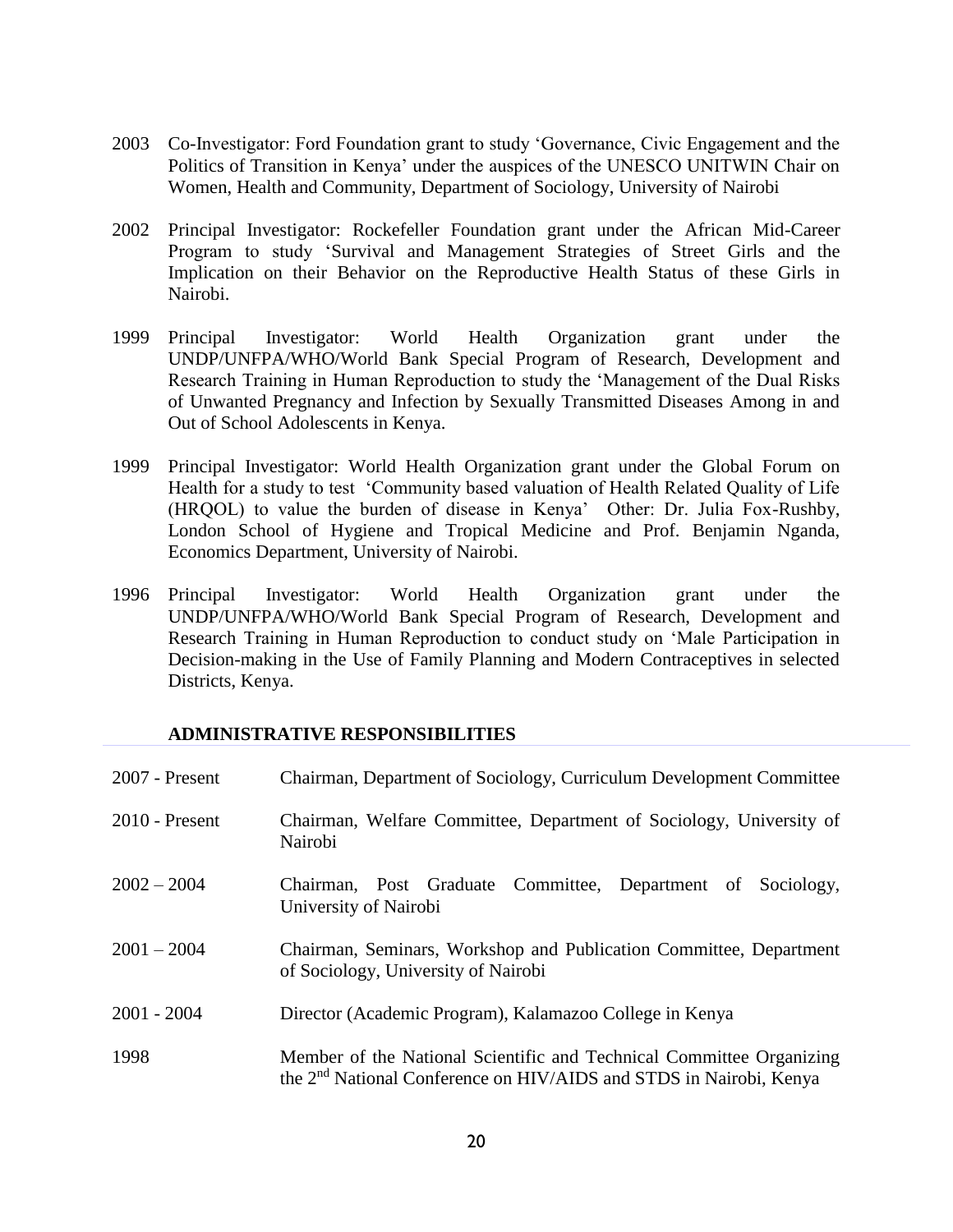Aug - Sept, 1996 Acting Chairman, Department of Sociology, University of Nairobi

## **EDITORIAL BOARD MEMBERSHIP & REVIEWERSHIP**

### *Editorial Board*

- *Journal of Culture, Health and Sexuality* (CHS) (2003 Present)
- *African Journal of AIDS Research* (AJAR) (2001 Present)
- *University of Swaziland Research Journal* (UNISWA) (Oct. 2008 Oct. 2010)

### *Reviewer*

- *Biomed Central Journal* United Kingdom (2015 *– Present )*
- Reviewer of Research proposals submitted for funding consideration to the Dean's Committee, University of Nairobi (2015)
- Reviewer of Papers for presentation at the First IGAD International Conference on Health held between 3-6 December 2014, Addis Ababa, Ethiopia (2014)
- *African Journal of Reproductive Health* (2010 *–* Present)
- Journal of Social Aspects of HIV/AIDS (2004 Present)
- Jury/Reviewer of Research Proposals from researchers in the Eastern Africa Region Submitted to The Organization for Social Science Research in Eastern and Southern Africa (OSSREA) for funding consideration under the Project 'HIV/AIDS Challenge in Africa' in Addis Ababa, Ethiopia (2003).
- *Journal of Reproductive Health Matters –* Germany and Nigeria (2003 Present)
- Reviewer of Research proposals submitted for funding consideration to the Inter-University Council of East Africa (IUCEA) based in Kampala, Uganda on the theme: 'Wetlands within the Lake Victoria Basin' (2003)
- Reviewer of articles for publication, *Eastern and Southern Africa Social Sciences Reports* (2002 – Present)
- Journal of *Culture, Health and Sexuality* (Australia) (CHS) (2002 Present)
- *African Journal of Sociology* Kenya (1996 2000)

## **MEMBERSHIP TO PROFESSIONAL ASSOCIATIONS**

- 2013 Present : Member of the International Sociological Association (ISA)
- 2007 Present : Member of the Institute of Directors (Kenya)
- 2002 Present : Organization of Social Science Research in Eastern and Southern Africa (OSSREA)
- 2001- Present: International Society for Quality of Life Research
- 2000 Present : International Union for the Scientific Study of Population
- 1999 Present: International Association for the Study of Sexuality, Culture and Society
- 1997 Present : Union for African Population Studies